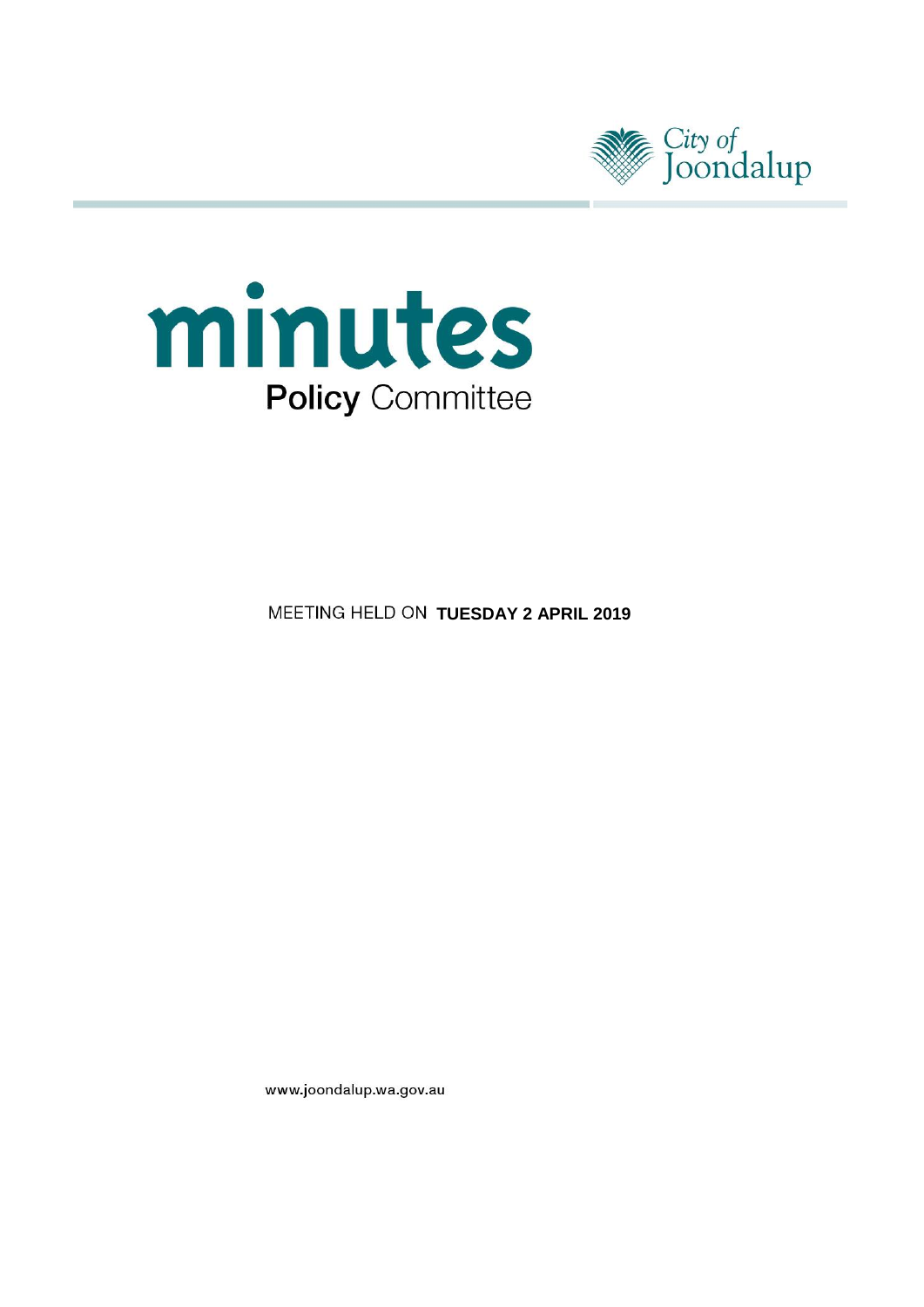# **TABLE OF CONTENTS**

| Item No. | <b>Title</b>                                                                   | Page No. |
|----------|--------------------------------------------------------------------------------|----------|
|          | <b>Declaration of Opening</b>                                                  | 3        |
|          | <b>Declarations of Interest</b>                                                | 4        |
|          | Apologies / Leave of absence                                                   | 4        |
|          | Announcements by the Presiding Member without discussion                       | 5        |
|          | Identification of matters for which the meeting may be closed<br>to the public | 5        |
|          | <b>Petitions and deputations</b>                                               | 5        |
|          | <b>Report</b>                                                                  | 6        |
| 1        | Draft new Planning Framework for Infill Development                            | 6        |
|          | <b>Closure</b>                                                                 | 36       |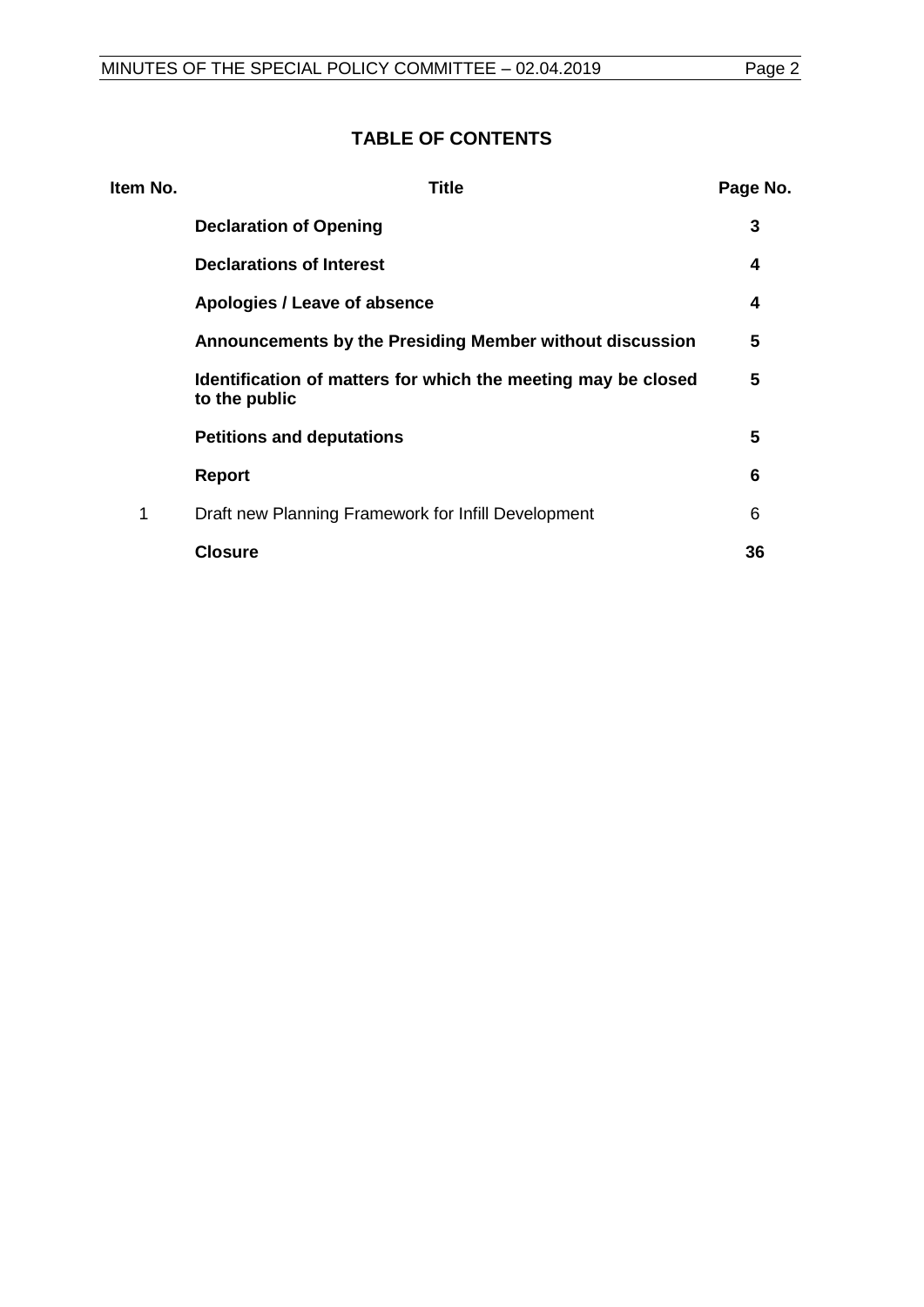## **CITY OF JOONDALUP**

## **MINUTES OF THE SPECIAL POLICY COMMITTEE MEETING HELD IN CONFERENCE ROOM 2, JOONDALUP CIVIC CENTRE, BOAS AVENUE, JOONDALUP ON TUESDAY 2 APRIL 2019.**

## **ATTENDANCE**

## **Committee Members**

| Cr Sophie Dwyer             | <b>Presiding Member</b>        |           |
|-----------------------------|--------------------------------|-----------|
| Mayor Hon. Albert Jacob, JP |                                |           |
| Cr John Chester             |                                | to 5.50pm |
| Cr Kerry Hollywood          |                                |           |
| Cr Nige Jones               | <b>Deputy Presiding Member</b> |           |
| Cr Russell Poliwka          |                                |           |
|                             |                                |           |

## **Observers**

Cr Christopher May Cr Russ Fishwick, JP *to 5.50pm* Cr Philippa Taylor Cr Tom McLean, JP

## **Officers**

| Mr Garry Hunt      | <b>Chief Executive Officer</b>              |                       |
|--------------------|---------------------------------------------|-----------------------|
| Ms Dale Page       | Director Planning and Community Development |                       |
| Mr Nico Claassen   | <b>Director Infrastructure Services</b>     | from $6.12 \text{pm}$ |
| Mr Glenn Heaperman | Acting Director Governance and Strategy     |                       |
| Mr Brad Sillence   | <b>Manager Governance</b>                   |                       |
| Mr Chris Leigh     | <b>Manager Planning Services</b>            |                       |
| Mrs Wendy Cowley   | <b>Governance Officer</b>                   |                       |

## <span id="page-2-0"></span>**DECLARATION OF OPENING**

The Presiding Member declared the meeting open at 5.49pm.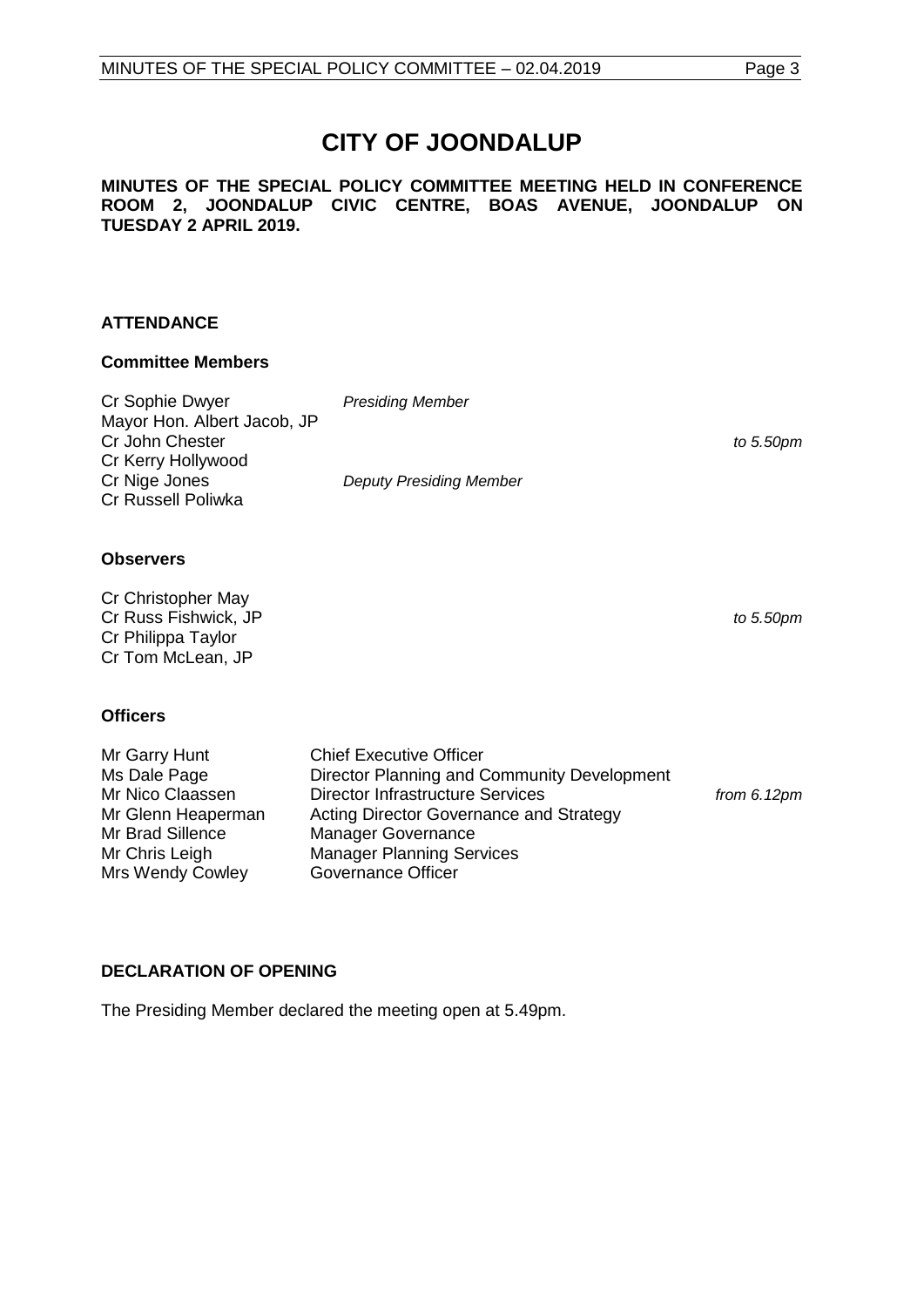## <span id="page-3-0"></span>**DECLARATIONS OF INTEREST**

#### **Disclosures of Financial / Proximity Interest**

A declaration under this section requires that the nature of the interest must be disclosed. Consequently a member who has made a declaration must not preside, participate in, or be present during any discussion or decision-making procedure relating to the matter the subject of the declaration. An employee is required to disclose their financial interest and if required to do so by the Council must disclose the extent of the interest. Employees are required to disclose their financial interests where they are required to present verbal or written reports to the Council. Employees are able to continue to provide advice to the Council in the decision making process if they have disclosed their interest.

| <b>Name/Position</b>      | <b>Cr John Chester.</b>                                                                                                                                                 |  |  |
|---------------------------|-------------------------------------------------------------------------------------------------------------------------------------------------------------------------|--|--|
| <b>Item No./Subject</b>   | Item 1 - Draft new Planning Framework for Infill Development.                                                                                                           |  |  |
| <b>Nature of interest</b> | Financial Interest.                                                                                                                                                     |  |  |
| <b>Extent of Interest</b> | Cr Chester owns residential property in HOA / Place<br>Neighbourhood 1 and 7 and his son and daughter own residential<br>property in HOA / Place Neighbourhood 1 and 5. |  |  |

| <b>Name/Position</b>      | <b>Cr Russ Fishwick, JP.</b>                                       |
|---------------------------|--------------------------------------------------------------------|
| <b>Item No./Subject</b>   | Item 1 - Draft new Planning Framework for Infill Development.      |
| <b>Nature of interest</b> | <b>Financial Interest.</b>                                         |
| <b>Extent of Interest</b> | Cr Fishwick is a joint owner of property in Place Neighbourhood 1. |

*Crs Chester and Fishwick left the room at 5.50pm.*

## **Disclosures of interest affecting impartiality**

Nil.

## <span id="page-3-1"></span>**APOLOGIES / LEAVE OF ABSENCE**

#### **Leave of Absence Previously Approved:**

Cr Mike Norman 29 March to 5 April 2019 inclusive;<br>
Cr Nige Jones 25 to 10 May 2019 inclusive: 5 to 10 May 2019 inclusive; Cr Sophie Dwyer 5 to 12 May and 28 May to 3 June 2019 inclusive; Cr Kerry Hollywood 23 July to 27 August 2019 inclusive.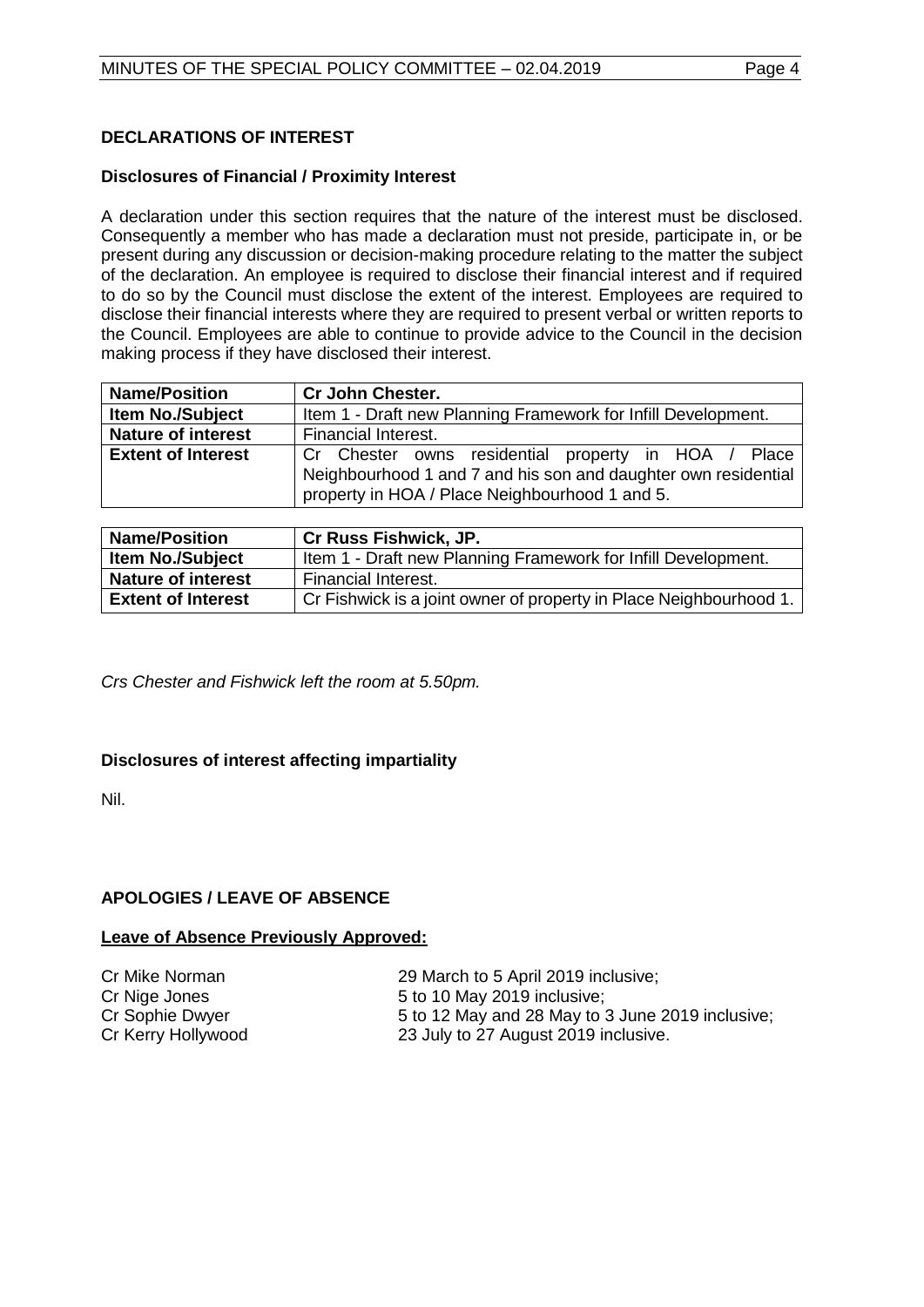## <span id="page-4-0"></span>**ANNOUNCEMENTS BY THE PRESIDING MEMBER WITHOUT DISCUSSION**

Nil.

## <span id="page-4-1"></span>**IDENTIFICATION OF MATTERS FOR WHICH THE MEETING MAY BE CLOSED TO THE PUBLIC**

In accordance with Clause 5.2 of the City's *Meeting Procedures Local Law 2013*, this meeting was not open to the public.

## <span id="page-4-2"></span>**PETITIONS AND DEPUTATIONS**

Nil.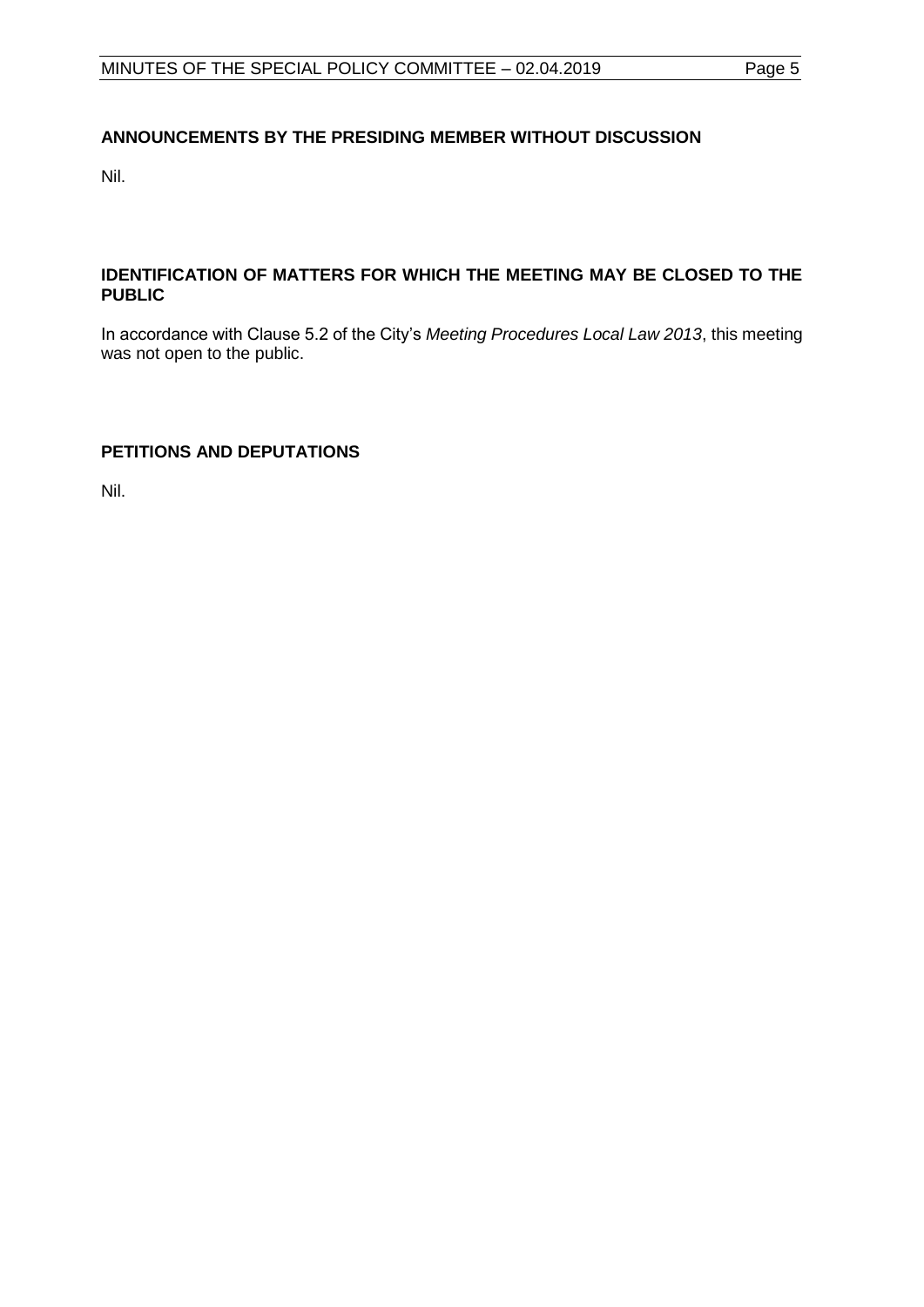## <span id="page-5-0"></span>**REPORT**

## **Disclosures of Financial Interest**

| <b>Name/Position</b>      | <b>Cr John Chester.</b>                                                                                                                                                 |  |  |  |
|---------------------------|-------------------------------------------------------------------------------------------------------------------------------------------------------------------------|--|--|--|
| <b>Item No./Subject</b>   | Item 1 - Draft new Planning Framework for Infill Development.                                                                                                           |  |  |  |
| <b>Nature of interest</b> | Financial Interest.                                                                                                                                                     |  |  |  |
| <b>Extent of Interest</b> | Cr Chester owns residential property in HOA / Place<br>Neighbourhood 1 and 7 and his son and daughter own residential<br>property in HOA / Place Neighbourhood 1 and 5. |  |  |  |

| <b>Name/Position</b>      | <b>Cr Russ Fishwick, JP.</b>                                       |
|---------------------------|--------------------------------------------------------------------|
| <b>Item No./Subject</b>   | Item 1 - Draft new Planning Framework for Infill Development.      |
| <b>Nature of interest</b> | Financial Interest.                                                |
| <b>Extent of Interest</b> | Cr Fishwick is a joint owner of property in Place Neighbourhood 1. |

*Crs Chester and Fishwick had already left the room before the consideration of this item.*

*The Director Infrastructure Services entered the room at 6.12pm.*

## <span id="page-5-1"></span>**ITEM 1 DRAFT NEW PLANNING FRAMEWORK FOR INFILL DEVELOPMENT**

| <b>WARD</b>                           | All                                                                                                                                                                                              |                                                                             |  |
|---------------------------------------|--------------------------------------------------------------------------------------------------------------------------------------------------------------------------------------------------|-----------------------------------------------------------------------------|--|
| <b>RESPONSIBLE</b><br><b>DIRECTOR</b> | Ms Dale Page<br><b>Planning and Community Development</b>                                                                                                                                        |                                                                             |  |
| <b>FILE NUMBER</b>                    | 106679, 30622, 101515                                                                                                                                                                            |                                                                             |  |
| <b>ATTACHMENT</b>                     | Attachment 1                                                                                                                                                                                     | Background Review and Analysis - Key<br><b>Findings and Recommendations</b> |  |
|                                       | <b>Attachment 2</b>                                                                                                                                                                              | Draft Place Neighbourhoods<br>Local<br><b>Planning Policy</b>               |  |
|                                       | Attachment 3                                                                                                                                                                                     | Draft Amendment No. 3 to Local Planning<br>Scheme No. 3                     |  |
|                                       | Attachment 4                                                                                                                                                                                     | Comparison Plans for HOA / Place<br>Neighbourhoods $1 - 10$                 |  |
| <b>AUTHORITY / DISCRETION</b>         | Executive - The substantial direction setting and oversight<br>role of Council, such as adopting plans and reports,<br>accepting tenders, directing operations, setting and<br>amending budgets. |                                                                             |  |

## **PURPOSE**

The purpose of this report is for Council to:

• consider the draft new planning framework for infill development in the City of Joondalup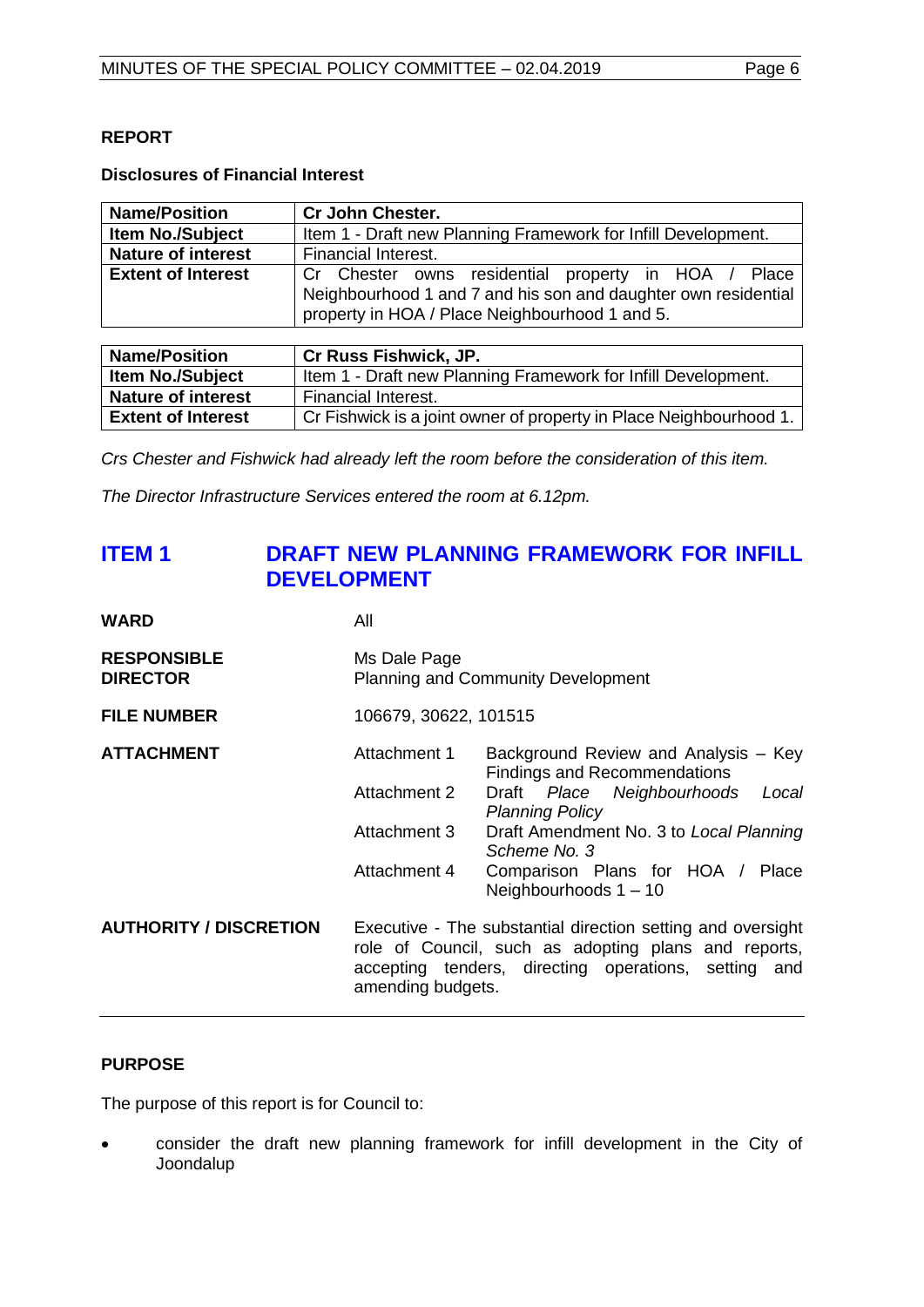- note that the draft new planning framework comprises a draft Local Planning Policy and draft Scheme Amendment
- endorse the *Place Neighbourhoods Local Planning Policy* for the purposes of public advertising
- endorse Amendment No. 3 to *Local Planning Scheme No. 3* for the purposes of public advertising

## **EXECUTIVE SUMMARY**

At its meeting held on 21 November 2017 (CJ177-11/17 refers), Council committed to preparing a new planning framework for infill development.

After an appropriate scoping and tendering process, in July 2018 the City engaged a specialist consultant team to consult with the community and to prepare the new planning framework.

As a precursor to preparation of the new planning framework, the consultant team engaged and consulted extensively with the community between September and December 2018. The outcomes of this extensive engagement process were then used to compile a Consultation Report, which was made available to the community on the project webpage and via the City's website on Friday 8 March 2019. The City had no role in compiling or editing the report.

This report on early consultation outcomes does not form part of the draft new planning framework but is one of the key inputs that has been used by the consultants to inform development of the framework. Other inputs are State Government policy, State Government advice and direction, and the knowledge and expertise of the different consultant team members.

The consultants have now finalised development of the draft new planning framework, which is comprised of two different documents:

- Draft *Place Neighbourhoods Local Planning Policy.*
- Draft Amendment No. 3 to the *City of Joondalup Local Planning Scheme No. 3.*

**This report seeks Council's agreement to advertise the draft new planning framework for public consultation. The report is not seeking Council's support for or final endorsement of the content of the framework at this stage.** 

If Council agrees to advertise the new planning framework, the draft scheme amendment will be sent to the Environmental Protection Authority and the Western Australian Planning Commission. Once these authorities give approval to advertise the draft scheme amendment, the City will commence consultation on both the draft scheme amendment and draft local planning policy, with the community and other stakeholders, to ensure the details of the new framework are understood and to seek comment/feedback on the draft new planning framework. The Western Australian Planning Commission will need to approve the draft local planning policy, however it is not required to give consent prior to advertising.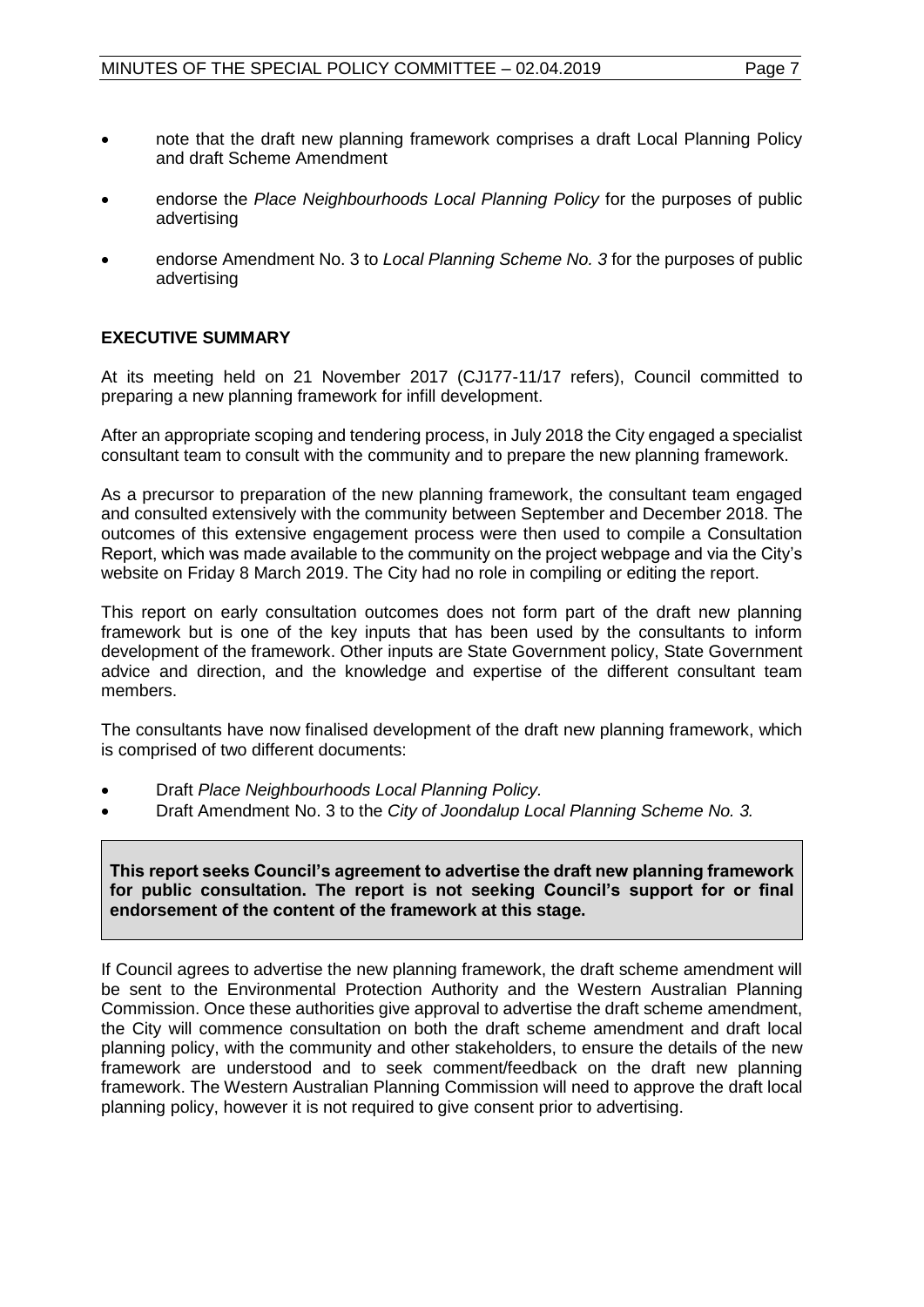Only once this second round of consultation has been undertaken, will Council be requested to formally consider the merits of the draft new planning framework and any submissions received during the consultation period.

The draft new planning framework has been prepared to respond to community feedback about the impact of infill development that is occurring under the current standards and requirements. This feedback has included concerns relating to:

- the impacts of infill, and particularly multiple dwellings as a type of housing
- the loss of vegetation and 'green space'
- increased traffic and parking
- loss of character of an area.

In recognition of this community feedback, coupled with consideration of State Government policy and expert independent analysis, the draft new planning framework will:

- maintain the current infill boundaries and formalise them as 'Special Control Areas' under the City's *Local Planning Scheme No. 3*
- revise the term 'Housing Opportunity Area' to 'Place Neighbourhood'
- remove the dual density code and allocate density throughout the Place Neighbourhoods, based on walkable catchments to nodes such as activity centres and train stations.
- elevate the importance of design and built form standards in determining the number of dwellings per lot and development outcomes, as opposed to an underlying density code. As such, it is critical that a density code is considered in conjunction with the proposed scheme and policy standards
- moderate development potential of multiple dwellings in cul-de-sacs
- introduce the requirement for a 'green ratio' in development, being a minimum provision of landscape area and tree provision
- recognise that each of the City's ten Place Neighbourhoods have their own unique characteristics.

It is therefore recommended that Council endorsed the draft local planning policy and the draft scheme amendment to enable the process to commence in terms of advertising both the policy and the scheme amendment for public comment.

## **BACKGROUND**

In August 2010, the State Government released *Directions 2031 and Beyond -* a high level spatial framework and strategic plan to guide the future development of Perth. This document set a target of accommodating 47% of population growth within existing suburbs. These principles have been reinforced in the State Government's latest strategic plan, known as *Perth and Peel @3.5million*.

For local governments like the City, which do not have many or any greenfield sites left, this growth needs to be accommodated as infill development.

To demonstrate how the City was going to achieve its dwelling targets, the City was required by the State Government to prepare a *Local Housing Strategy*.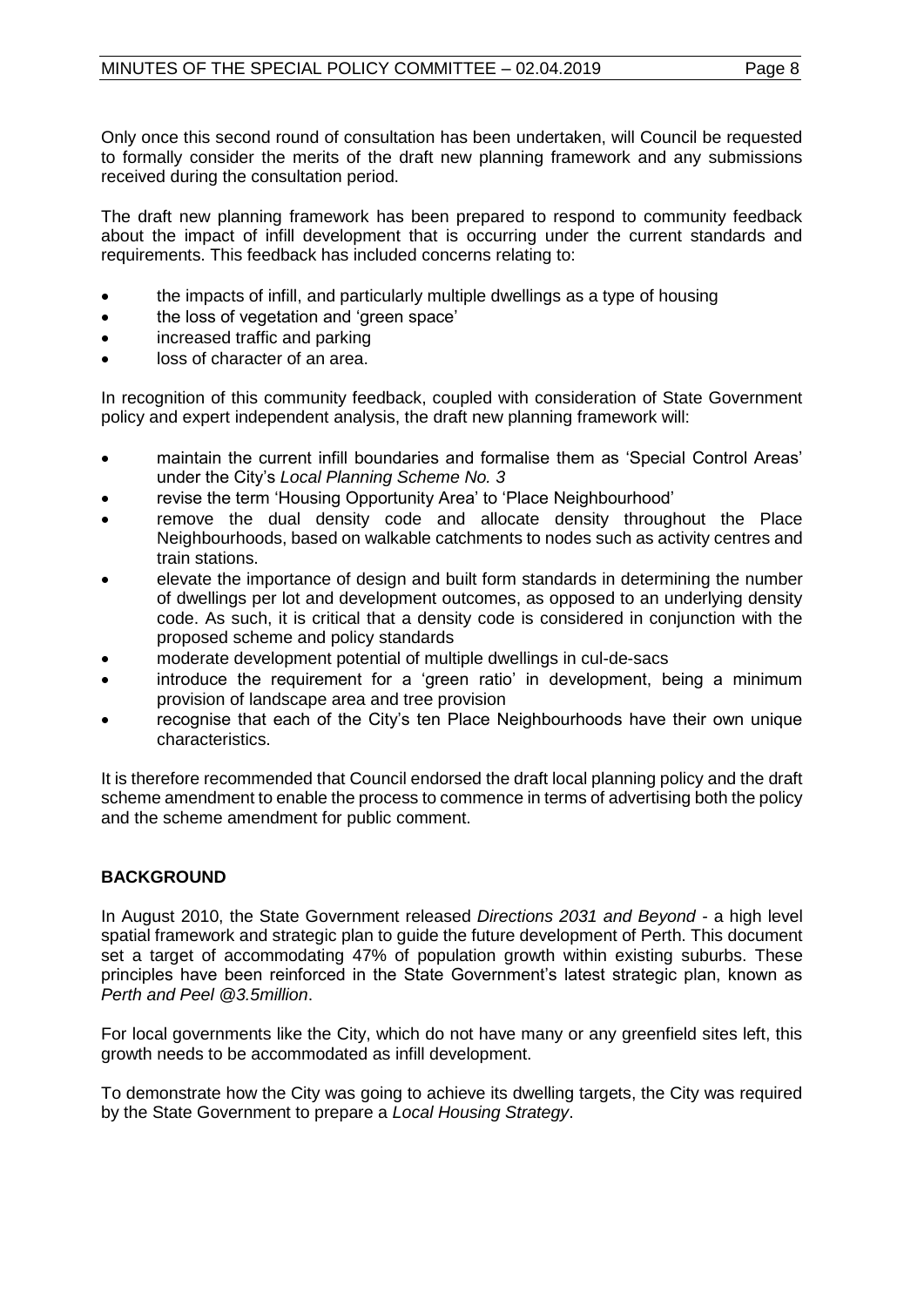It was established early in the development of the *Local Housing Strategy* that it was not appropriate to allow higher density development to occur everywhere throughout the City of Joondalup or only in the Joondalup City Centre. Instead, there were certain areas in the City of Joondalup (outside the City Centre) that were identified as being most suitable for increases in residential density. These ten areas, known as Housing Opportunity Areas (HOAs), were selected, based on a set of criteria, including:

- proximity to train stations, high frequency bus routes and higher order activity centres
- suburbs which would benefit from revitalisation
- lots with laneway access.

The opportunity for increased densities in these HOAs was given statutory effect through Amendment No. 73 to the City's previous *District Planning Scheme No. 2*, which was approved by the (then) Minister for Planning in January 2016.

Since development began occurring in the HOAs, concern has been raised by some members of the community about the impact that higher density development is having on existing residential areas.

The City acknowledges the community's concerns about the type of infill development currently taking place and, therefore, at its meeting held on 21 November 2017 (CJ177-11/17 refers), Council resolved to engage consultants to prepare a design-led local planning policy for multiple dwellings (apartments) in the HOAs and a scheme amendment to better control the impact of multiple dwellings on existing residents and streetscapes.

Following this decision of Council, the City engaged with other local governments experiencing issues with density. The City also engaged with the Department of Planning, Lands and Heritage regarding its expectations on a proposed scope for the project. Through this work, it was identified that, to be effective, the solution needed to have a broader focus than a policy and scheme amendment to deal with only multiple dwellings (apartments), and that the solution needed to be developed after additional extensive engagement with the community.

Therefore, the project scope was expanded to include a review of the City's current approach to density, and development of a new design-led planning framework for infill development, which would apply to multiple dwellings and grouped dwellings (units/townhouses) in areas where density is appropriate. The scope also included a requirement for the inclusion of independent community consultation and engagement specialists in the consultant team.

Following appropriate scope development and tendering processes, at its meeting held on 17 July 2018, Council accepted the tender submitted by Taylor Burrell Barnett to review the City's current position on infill development and develop a new planning framework that addresses State Government policy and responds to the key concerns raised by the community (CJ128-07/18 refers).

## **Physical analysis of the existing Housing Opportunity Areas (HOA)**

As a precursor to starting any work on a new planning framework, the consultant team undertook a physical analysis of the existing HOAs. The following characteristics of each HOA were assessed:

- Predominant lot sizes.
- Lot widths.
- Architectural character.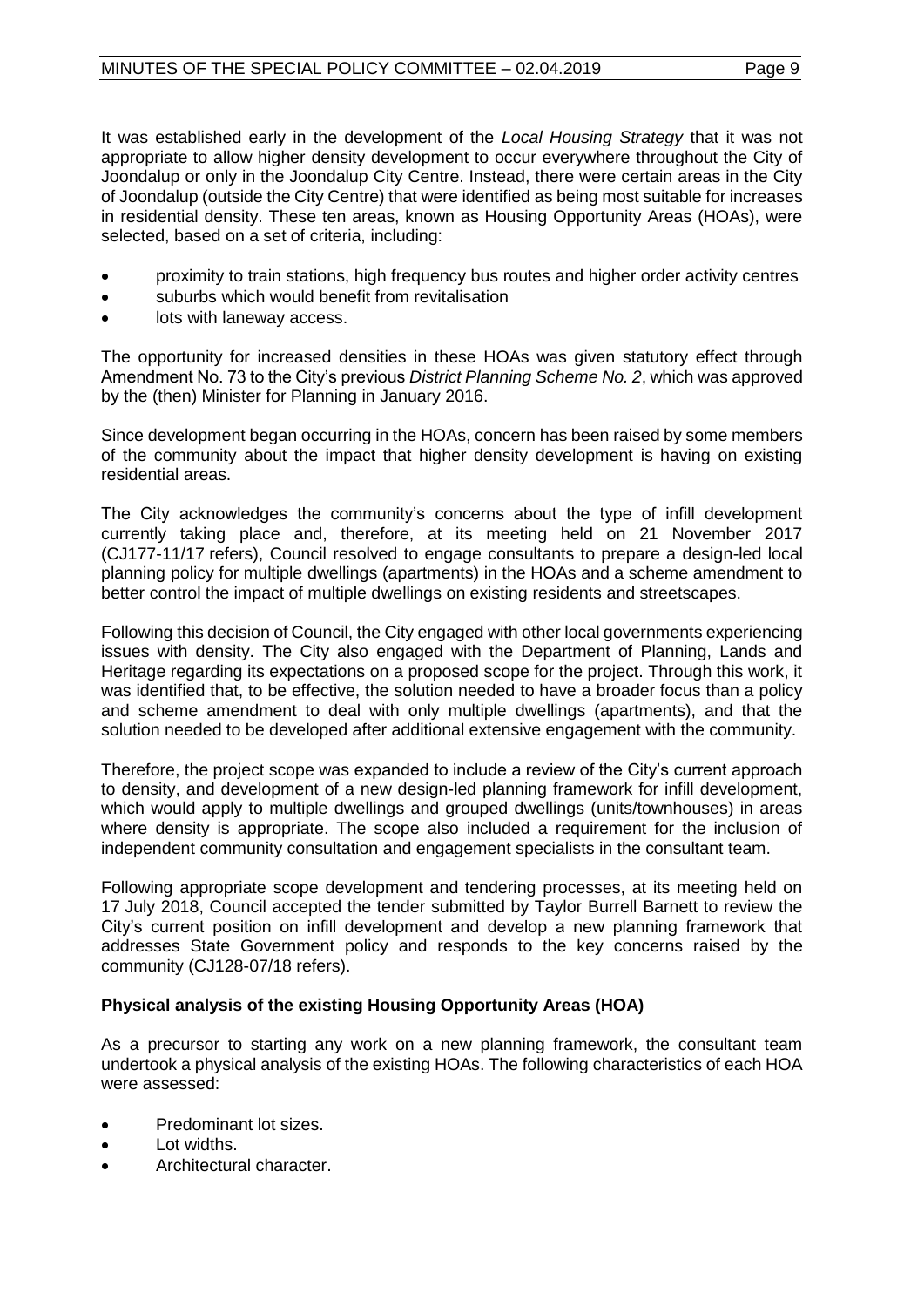- Landscape character (including established trees).
- Topographical considerations.
- Street verge widths and landscaping.
- Footpath networks, street trees and lighting.
- Traffic considerations.

Tables outlining the key characteristics of each HOA are included in the consultant's *Background Review and Analysis – Key Findings and Recommendations Report* detailed as Attachment 1.

## **Community consultation/engagement**

One of the consultant team's first tasks was to prepare a Community Consultation and Engagement Plan to outline how best to engage with the community ahead of and during preparation of the new planning framework for infill development.

In line with this Community Consultation and Engagement Plan, the engagement strategy was executed as follows:

- A dedicated HOA telephone line and email address were created.
- A dedicated HOA project webpage was created, which includes all relevant information for the project, including a detailed set of frequently asked questions.
- A social media campaign was rolled out to generate interest in the project.
- Letters and flyers were sent to every ratepayer and resident in the City of Joondalup (circa 66,000 letters). These letters introduced the project, outlined the different participation opportunities, invited people to participate in an online survey and sought expressions of interest to be part of extended consultation and engagement.
- An online survey was conducted between 24 September 2018 and 29 October 2018 (residents also had opportunities to fill in hard copies).

A total of 1,505 valid surveys was received (response rate of around 2.2%). The key findings of the survey are outlined in the *Background Review and Analysis – Key Findings and Recommendations Report* at Attachment 1.

Letters were sent to numerous stakeholders (including local Members of Parliament, State Government stakeholders and all the resident and ratepayer associations). Seventeen one-on-one meetings were held with 35 interviewees between 25 September 2018 and 25 October 2018.

Table 2 in the *Background Review and Analysis – Key Findings and Recommendations Report* (Attachment 1 refers) outlines the key issues, concerns and opportunities identified during the stakeholder meetings.

• Five listening posts were held between 17 September 2018 and 24 September 2018 at various times and locations throughout the City of Joondalup to ensure ease of access for the community. A total of 380 participants registered their attendance at the listening posts.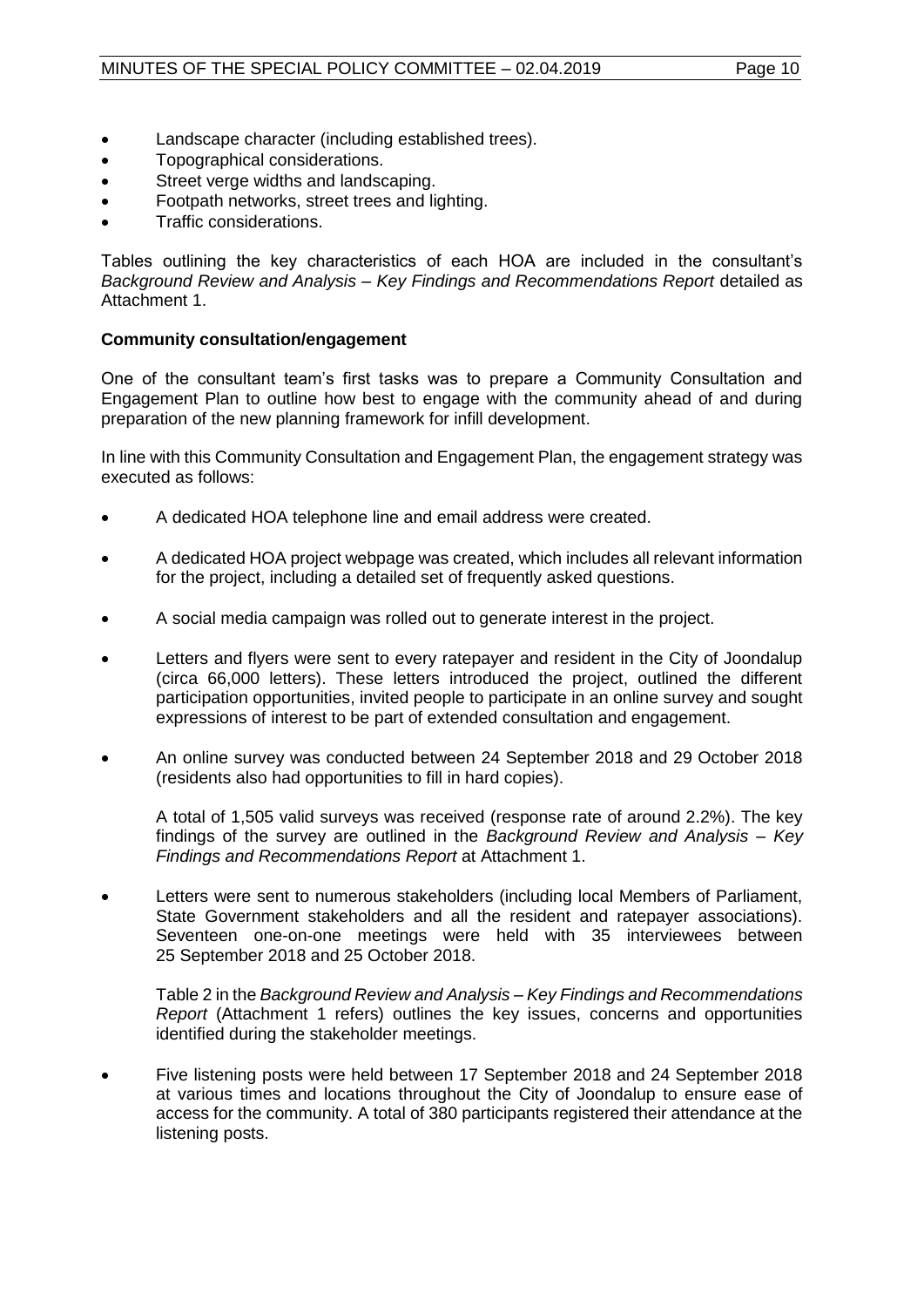The key issues raised at the listening posts are outlined in the *Background Review and Analysis – Key Findings and Recommendations Report* at Attachment 1.

• An industry forum was held on 9 October 2018 with 20 key industry stakeholders and property developers and builders.

The feedback received from this group is summarised in Table 3 in the *Background Review and Analysis – Key Findings and Recommendations Report* at Attachment 1.

• Five community design workshops were held between 19 November 2018 and 5 December 2018 at different times and locations throughout the City of Joondalup to ensure ease of access for the community.

A total of 193 people participated in the workshops. Presentations were made by members of the consultant team and workshop participants were involved in an interactive three-dimensional (3D) modelling activity. Following completion of the activity, further feedback was sought from participants in relation to a range of alternative housing typologies (typologies being a reference to different types of housing designs) that are possible at different densities. Feedback received on each of the potential housing typologies and the potential areas in which they may be appropriate is outlined in Table 4 in the *Background Review and Analysis – Key Findings and Recommendations Report* at Attachment 1.

Workshop participants also provided feedback on ideas for design and planning controls. The design considerations and feedback provided are outlined in Table 5 in in the *Background Review and Analysis – Key Findings and Recommendations Report* at Attachment 1.

Following conclusion of this first round of community engagement, the consultant team combined all the outcomes of these processes into a Consultation Report. This report was received by the City on 26 February 2019 and was uploaded onto the HOA webpage on 8 March 2019. On the same day letters/emails were sent to local Members of Parliament and:

- everyone who attended a listening post session and/or community design workshop and who provided an email address
- everyone who registered for updates
- people who made direct contact with the City regarding the project
- members of the City's Community Engagement Network.

The Consultation Report is extensive (at around 780 pages) as it contains all feedback received from interested parties during the consultation period, as well as consultant analysis of the feedback. An Executive Summary has been included in the report to highlight the key consultation outcomes. Given the need for independent and unbiased community engagement and analysis of the outcomes, the City has not had any role in compiling or editing the report. The City has received the report and made it available to the Community via the City's website.

The full Consultation Report and Executive Summary can be found on the HOA webpage at <https://www.joondalup.wa.gov.au/kb/resident/hoa> and via the "Community Consultation" section of the City's website.

The consultation outcomes have been analysed by the consultants and are an integral input into the draft new planning framework, along with State Government Policy, State Government advice and direction, and the knowledge and expertise of the different consultant team members. It is requested that Council notes the outcomes of the Consultation Report and that it has informed the development of the draft new planning framework.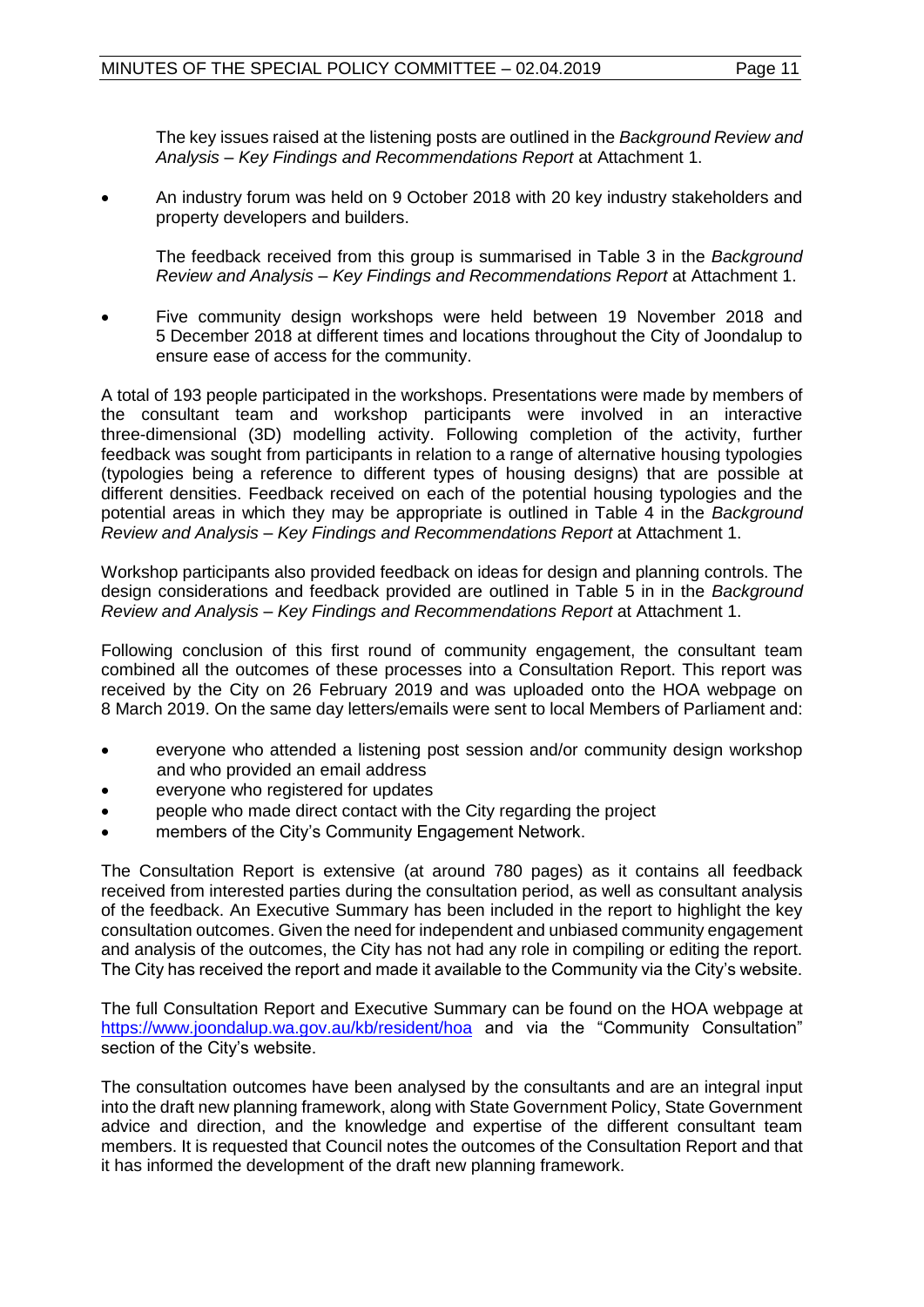## **Implications for the new planning framework**

The key issues, considerations and opportunities that arose from the engagement exercises and the consultant review of the existing planning framework have informed a proposed new approach to infill development in the City of Joondalup as well as a series of other recommended actions that could be taken by the City, outside of the planning framework, to achieve the complete, desired vision for the areas of increased density.

These recommendations outline that the City should undertake the following:

- Consider what amendments are necessary to the *Local Housing Strategy* to reflect the new policy position on infill development.
- Undertake a major review of the *Local Housing Strategy* before density is allocated to other areas of the City, outside the current HOAs.
- Consider future provision of activity centres/commercial land uses to meet demands of increased population in a future review of the *Local Commercial Strategy*.
- Consider initiatives for placemaking, economic development and investment attraction in context of a review of the City's economic development plan and any place activation strategies.
- Undertake traffic analysis of the proposed new approach to determine the likely trip generation for each area of higher density and the impact of these new trips on the 2031 road network. Assumptions should be made about the anticipated take-up rates of development opportunity.
- Consider improved access to community facilities and activity centres in any review of its *Bike Plan* and *Walkability Plan* and in the context of ongoing infrastructure and service delivery strategies.
- Work with the Public Transport Authority regarding network requirements having regard to the objectives of State Government to provide accessibility within Transit Oriented Development precincts.
- Consider preparation of a Public Realm Strategy for areas of higher density.
- Consider what enhancements and improvements are needed to areas of public open space in/near areas of increased density in a future review of its Parks and Open Space Classification Framework and as part of its five-year capital works programming.
- Consider appropriate methods of waste collection for larger developments, in the context of current and future waste collection contractual arrangements.
- Consider any implications on existing infrastructure resulting from intensification and increase in population. This may include both community and traditional infrastructure. This should be factored into a future major review of the *Local Housing Strategy* and any existing City infrastructure plans and processes.
- Consider preparation/implementation of a Community Needs Assessment that takes into account anticipated population growth.
- Use the outcomes of a Community Needs Assessment to prepare and implement a Community Infrastructure and Contribution Plan.
- Prepare a Planning Consultation Policy.
- Review and update the Terms of Reference for the Joondalup Design Reference Panel.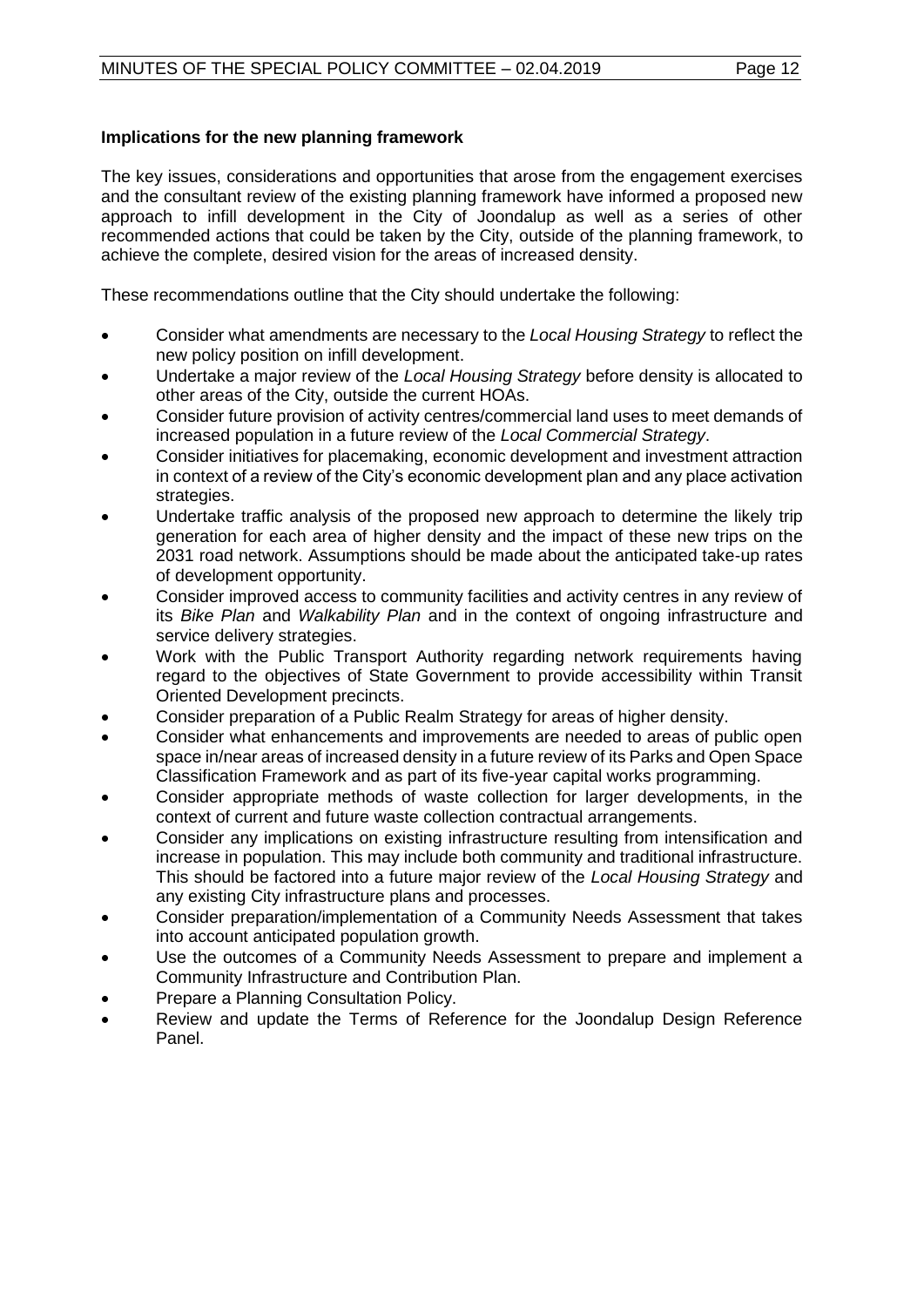There are also matters that the City cannot address or control directly, such as improving public transport and restricting/preventing the development of affordable/social housing. However, the City will continue to engage with the Public Transport Authority to discuss public transport upgrade opportunities, as the areas of density grow over time and increased patronage from additional residents/visitors make improvements to public transport viable. The City will also continue to engage with the Department of Communities to clarify expectations about the standard of built form outcomes expected under the new planning framework.

## **DETAILS**

#### **Important issues to note**

The City does not have carte blanche to include whatever it wishes in the new planning framework. The framework is required to align with the State Government's *Residential Design Codes* (R-Codes) and the recently released *State Planning Policy 7.3: Residential Design Codes Volume 2 – Apartments*. The latter is a state policy, that all local governments are required to apply, for apartments and mixed-use developments which focuses on improved design outcomes for apartments and will replace Part 6 of the R-Codes.

The City can change some aspects of these State planning policies, but if it wants to change others, those changes will need the approval of the WAPC. For this reason, the City needs to refer its draft new Local Planning Policy to the WAPC and the WAPC will need to approve the Local Planning Policy.

The City also needs WAPC approval to advertise the draft scheme amendment and once it has been advertised and then referred back to Council, the WAPC will need to formally consider the amendment and make a recommendation to the Minister for Planning. The Minister is the final decision-maker on the scheme amendment, not Council.

Infill development will always impact on existing areas and not everyone will support the new approach proposed by the consultant team. However, it is important to note that the consultants have based their proposed approach on State Government policy. Significantly deviating from, contradicting or ignoring State Government policy would put the City at risk of delaying approval of the new framework, which would not be in the best interests of the residents currently impacted by density.

#### **Where increased density is proposed to occur**

The consultants are of the view that, outside the Joondalup City Centre, the most appropriate locations for increased density at this time should be in the existing HOAs, and that the boundaries of the HOAs should not be altered at this stage.

The reasons for this are as follows:

- The criteria upon which the HOAs were initially based are still largely relevant and generally align with State Planning Policy and sound planning principles.
- If the City scrapped the existing HOAs and started the process again of identifying areas suitable for higher densities, it is likely that the City's whole *Local Housing Strategy* would need to be amended. This would significantly delay any solution for those currently affected by infill development.
- If the boundaries of the HOAs were expanded to allow density to spill beyond the existing boundaries, it is likely that the City's whole *Local Housing Strategy* would need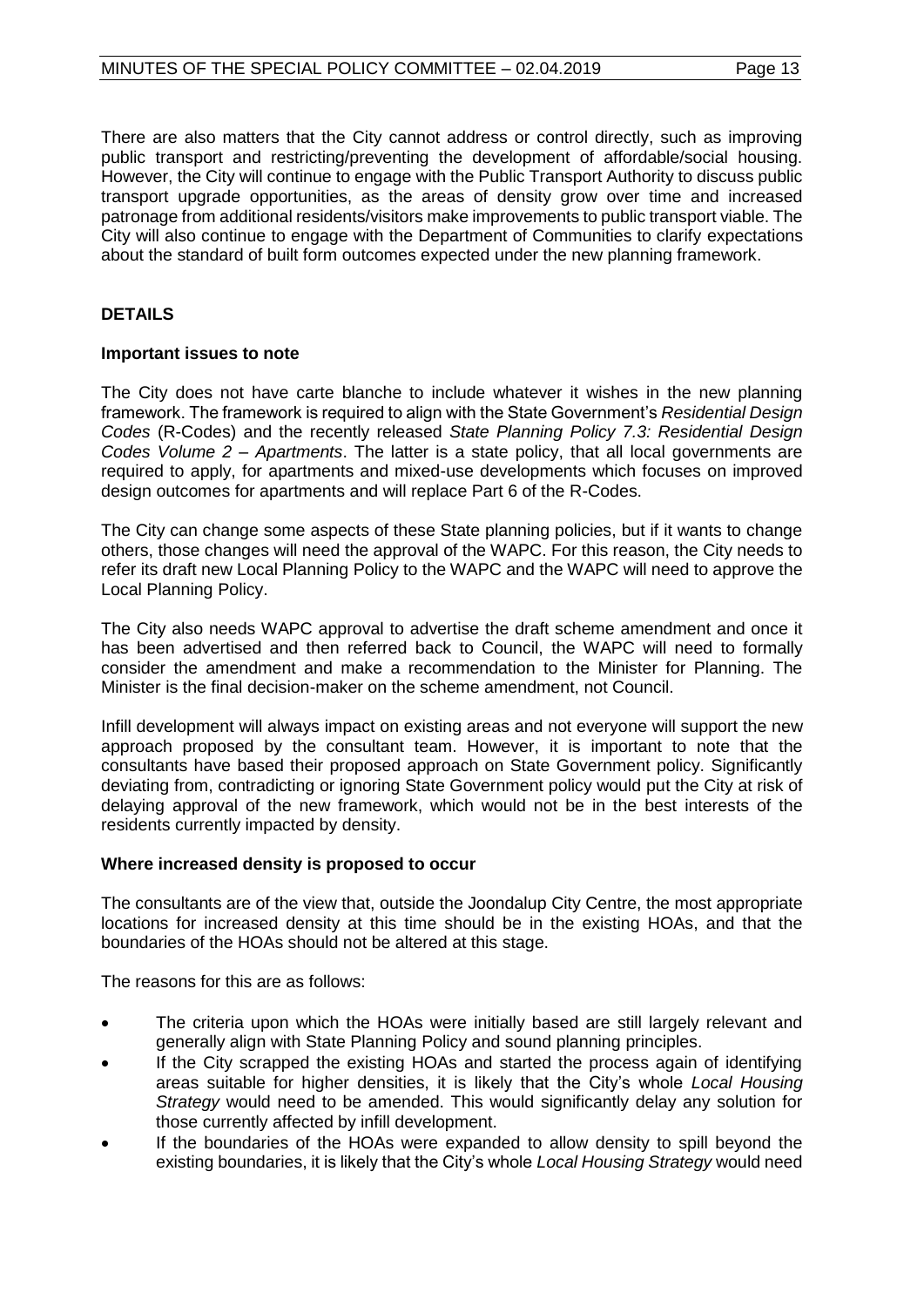to be amended. As above, this would significantly delay any solution for those currently affected by infill development.

If the boundaries of the current HOAs were to contract and development rights were completely removed from properties currently in HOAs, this is likely to cause significant concern for residents who have bought properties based on the higher density coding.

Notwithstanding proposed retention of the current HOA locations and boundaries, the consultants have come up with a new approach to development within the HOAs that moves away from blanket density codes and uniform development controls and recognises that each HOA is different and that there are different areas within each HOA.

The new framework is a design-led framework that applies a finer-grained response to development control.

## **The use of density codes**

Density codes are currently allocated to lots under the City's *Local Planning Scheme No. 3*. Density codes are used to link each lot to associated development standards in the State's existing *Residential Design Codes* (R-Codes) and the recently released *State Planning Policy 7.3: Residential Design Codes Volume 2 – Apartments* (SPP7.3). This new State Planning Policy will replace Part 6 of the existing R-Codes when it becomes operational on 24 May 2019.

While SPP7.3 focuses on improved design outcomes for multiple dwellings, this policy does not apply to grouped dwellings, which can potentially have similar impact on existing residential areas as multiple dwellings. Until the State Government releases future policies dealing with precinct design and medium density development, the existing R-Codes will continue to guide the development of grouped dwellings.

Unfortunately, the R-Codes have limited flexibility, are generic in nature and do not respond to the complexities of development intensification in established low density areas. For this reason, the consultants are proposing scheme and policy provisions reflective of a finer-grained approach to development control and a shift away from the provisions or development standards in the R-Codes.

Given this, the density codes or R-Code "numbers" (R30, R40, R60) will no longer accurately reflect the development potential of lots. For this reason, the City and the consultant team would like to move away from the use of the R-Code numbers or density codes. However, this will not be possible and density codes will need to be allocated, even if the specific code will not accurately reflect the actual development potential of the lot.

In fact, full development potential under the allocated density codes will not be achievable in some instances because it is proposed to restrict certain types of dwellings in certain locations, multiple dwelling yield will be constrained in cul-de-sacs (in areas where they are permitted) and other new detailed development standards will also limit the building envelope on a lot.

The most notable of these development standards is the equivalent of a "green ratio". Up until now, a combination of height, plot ratio and open space (which can include open car parking and driveways) have been the main drivers of the building envelope on a lot. It is now proposed to reverse this by mandating a certain amount of area on a site (within the overall open space) that can only be used for landscaping. Once this has been set aside, areas for parking and servicing need to be provided, and the area that is left determines the building envelope.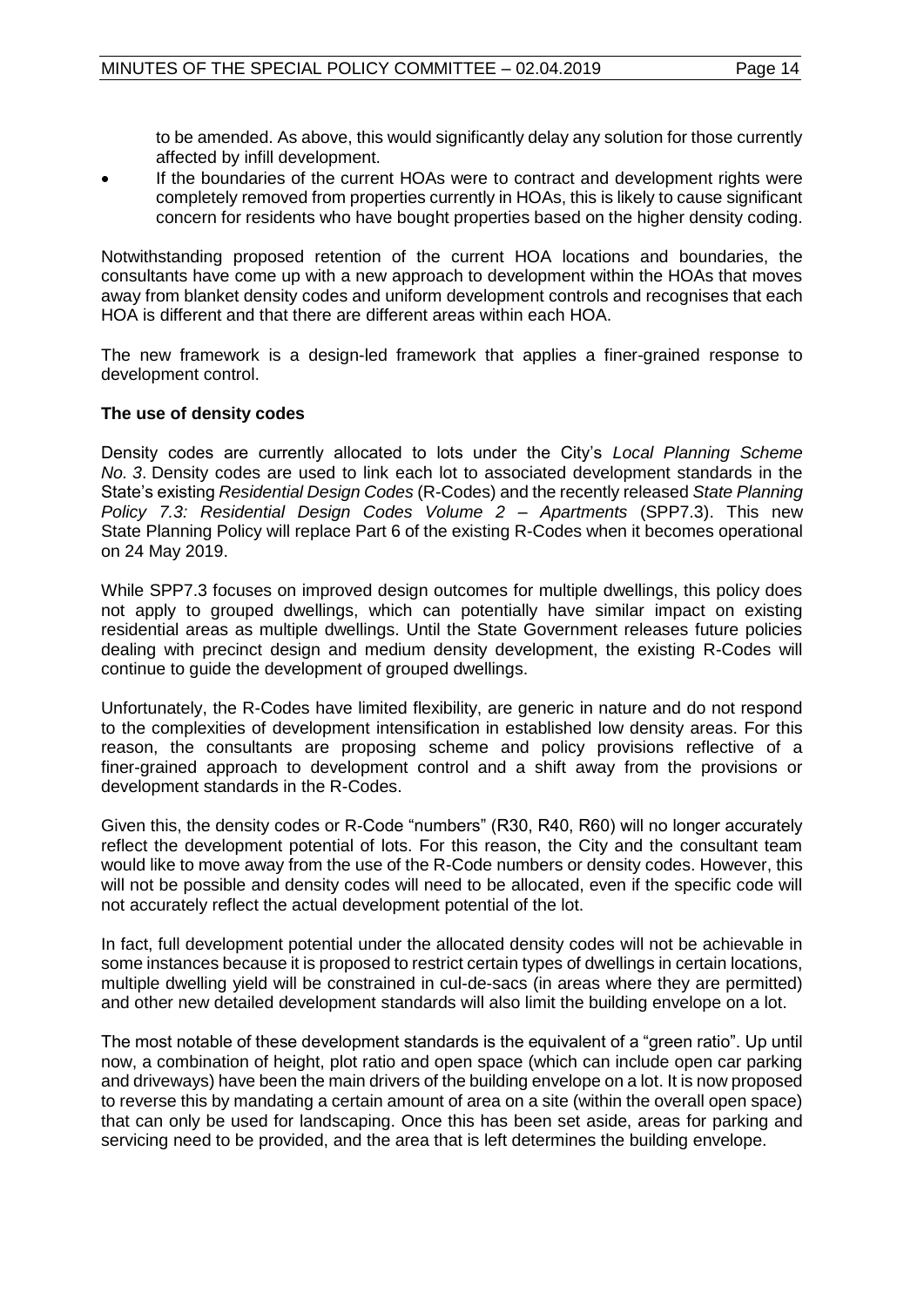## **The draft new planning framework**

The draft new planning framework will comprise:

- a Local Planning Policy
- a Scheme Amendment.

The Local Planning Policy is a more comprehensive document that outlines the planning rationale and methodology, as well as detailed provisions and requirements.

The Scheme Amendment gives stronger statutory effect to certain provisions and is the implementation mechanism for the new planning framework - in particular, the density codes that will apply to different lots.

The new framework (as summarised in the graphics below) will promote intensification of densities around activity centres and train stations, based on walkable neighbourhoods and transitioning of densities away from activity centres and train stations to existing suburban neighbourhoods.

This will be achieved as follows:

- The HOAs will now be known as Place Neighbourhoods.
- Each Place Neighbourhood will be divided into Urban Neighbourhoods and Suburban Neighbourhoods.
- Urban Neighbourhoods will be higher density, mixed-use walkable areas focused around activity centres or train stations and will generally have medium to higher densities.
- Suburban Neighbourhoods will sit outside the Urban Neighbourhoods, further away from the activity centres or train stations, and will generally be low to medium densities.
- Within each of these neighbourhoods, there will be different types of places with common characteristics, similar land use mixes and intensities of development.
- These different Place Types will be defined by walkable catchments around activity centres or train stations and are aspirational places of the future, each with their own vision and objectives.
- The size/extent of different Place Types, and the densities allowable in them, will vary based on the role and function of the activity centre or train station at their core.
- Within each Place Type, development will be controlled through the application of the following:
	- o Density codes (as defined on the Scheme Map).
	- o General Development Controls that apply to all development.
	- o Housing Typology controls that apply to a particular type of housing, dependent on the Place Type it is developed in – noting that not all Housing Typologies will be permitted in all Place Types.
	- o Transition Area controls that apply to lots which fall outside walkable catchments of activity centres and train stations.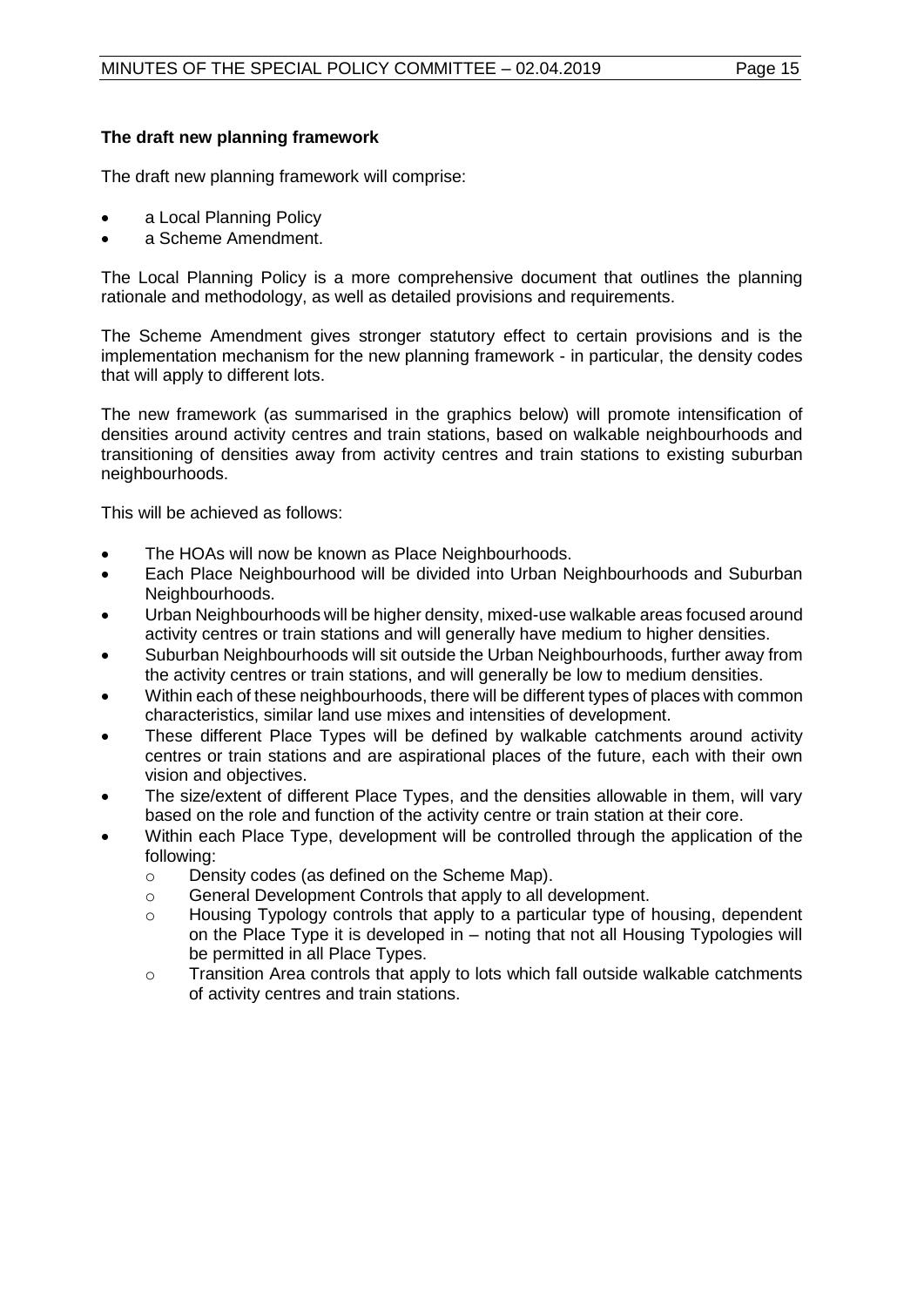

The above information provides a high-level description of how the draft new planning framework is intended to function. This is expanded on in more detail below.

## **Neighbourhoods**

It is proposed that higher density, outside the Joondalup City Centre should continue to be accommodated in the current areas identified for higher densities. These areas of higher density will no longer be known as Housing Opportunity Areas, but as *Place Neighbourhoods.*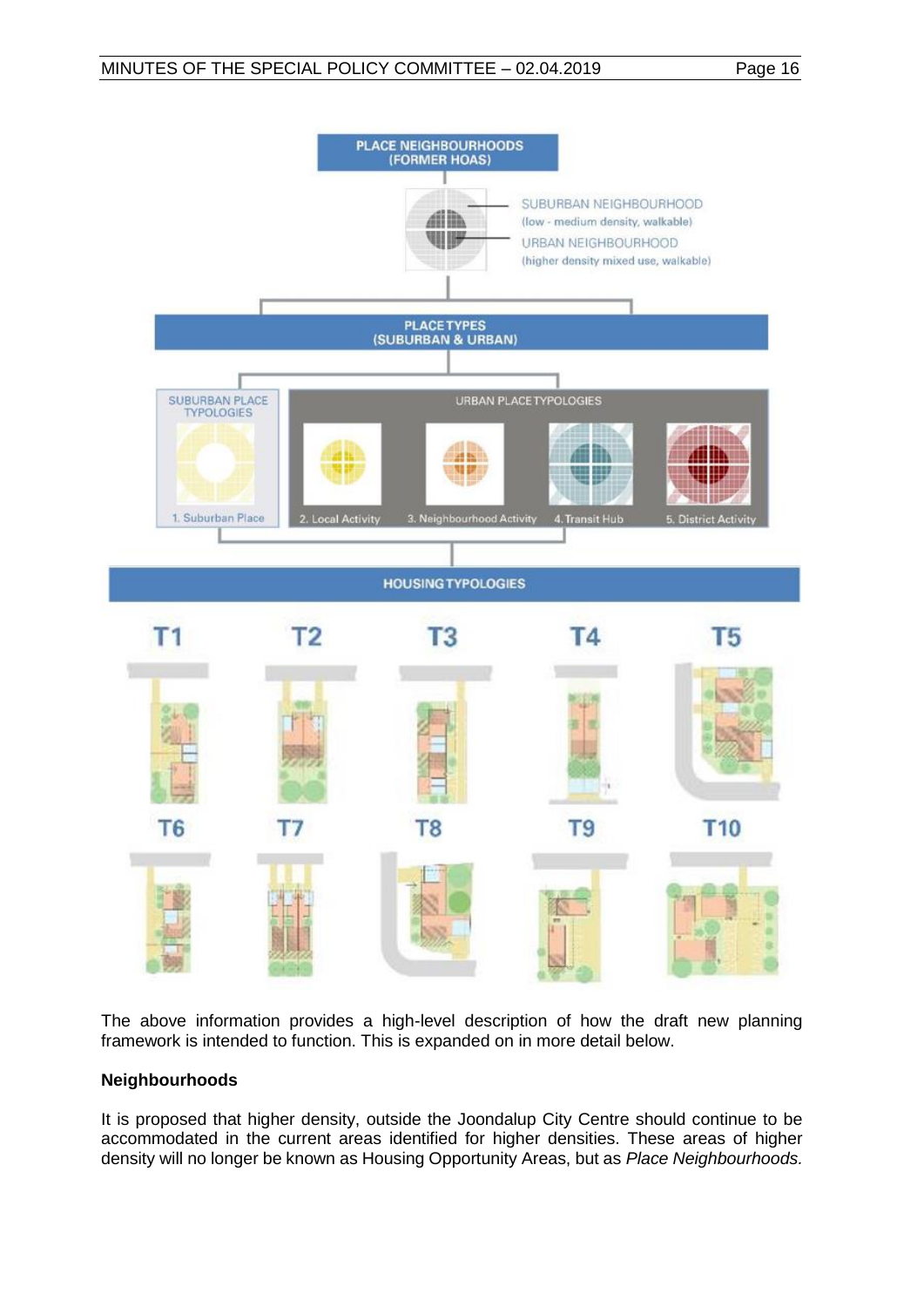Although the current areas for higher density are proposed to remain, the consultants are looking at a new approach to development within these areas. This new approach and the criteria the consultants have used are based wholly on sound planning principles and State Government policy and respond to the key areas of concern identified by the community through the initial consultation process.

The new approach moves away from blanket density codes and uniform development controls and recognises that each Place Neighbourhood is and should be different.

It also recognises that there are and should be different areas or smaller neighbourhoods within each Place Neighbourhood. Some smaller neighbourhoods will have a more urban character (Urban Neighbourhoods) and some will have a more suburban character (Suburban Neighbourhoods).



*Urban Neighbourhoods* will generally have medium to higher density (40 to 100 dwellings per hectare) and will be mixed use, walkable areas, focussed around nodes or activity centres. These Urban Neighbourhoods will not all be the same but will have different characteristics based on the role and function of the nodes or activity centres at their core.

*Suburban Neighbourhoods* will sit outside the Urban Neighbourhoods, further away and outside the walkable catchments around the activity centres or nodes.

Development in these Suburban Neighbourhoods will generally be low to medium density at around 20 to 40 dwellings per hectare. The predominant type of development in the Suburban Neighbourhoods will be single houses with some grouped dwellings closer to where the Urban Neighbourhood begins. There will be restrictions on multiple dwellings and large scale grouped dwelling developments in the Suburban Neighbourhoods.

## **Place Types**

All Suburban Neighbourhoods will share the same characteristics and will generally be the same or similar types of places.

Not all Urban Neighbourhoods will share the same characteristics and may not be the same type of places.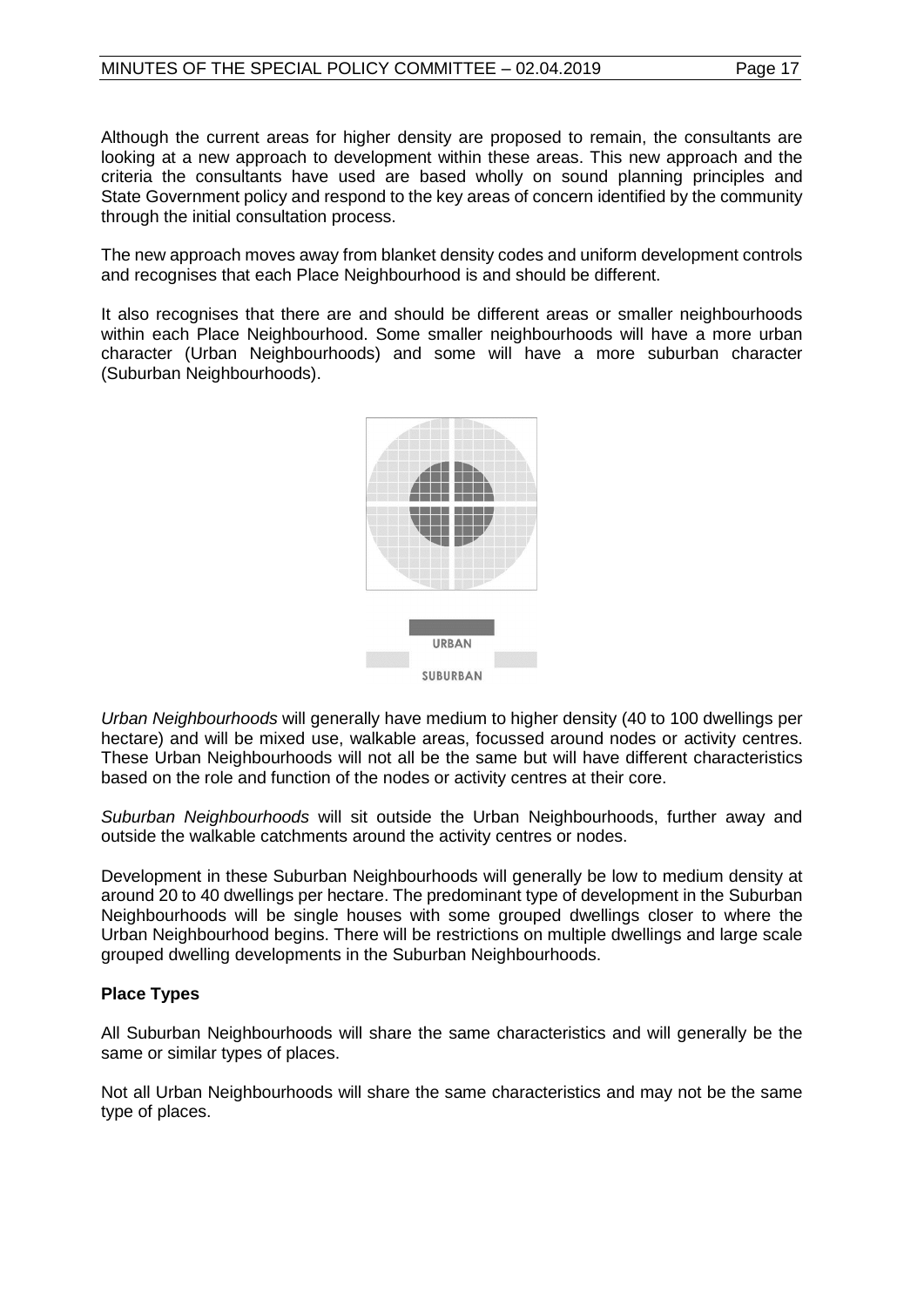Within each of the ten Place Neighbourhoods there will be Suburban Neighbourhoods but there could be one or more different types of Urban Neighbourhoods, with different characteristics based on the role and function of the nodes or activity centres at their core.

As depicted below, the Urban Neighbourhoods will therefore be categorised as one of four different *Place Types*, as follows:

- **Local Activity Centre.**
- Neighbourhood Activity Centre.
- **District Activity Centre.**
- Transit Hub.



The size/extent of the different Place Types vary because the size of the walkable catchment applied around each activity centre or node is different – depending on the role and function of that activity centre or node.

Westfield Whitford City, for example, is a District Activity Centre. It has a different role and function to the Springfield centre in Kallaroo (Local Activity Centre), and its sphere of influence and attraction is much greater.

It is important to note that the Place Types are aspirational. They are not reflective of existing places but are the places of the future, each with their own vision and objectives.

#### **How density has been allocated**

The consultants have applied density codes to lots, based on actual walkability from transit nodes or activity centres.

Being within 200 metres of an activity centre equates to around a 2½ minute walk, being within 400 metres of an activity centre equates to around a five minute walk, while being within 800 metres of an activity centre equates to around a 10 minute walk.

Higher order transit nodes or activity centres will have higher densities allocated to lots within their walkable catchments. Lower order activity centres will have less density located to lots within their walkable catchments.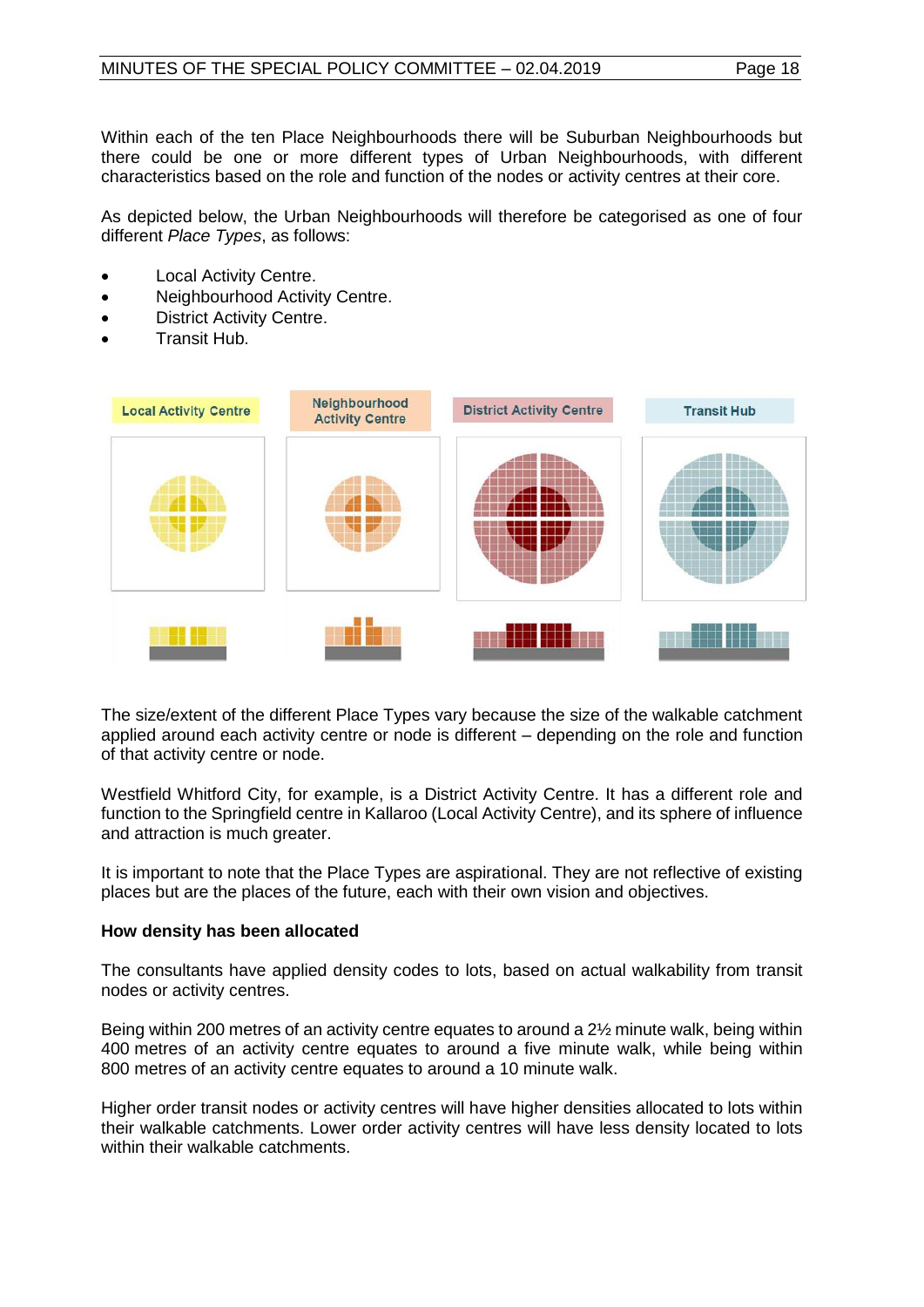Density will be at its highest within the boundaries of the activity centre itself. Development within the activity centres will be controlled through separate planning mechanisms, such as Activity Centre Plans or Local Development Plans.

Outside the activity centre boundary, the closer to the activity centre a lot is, the higher its density code will be. Densities will decrease for lots that are further away from activity centres.

Using the above methodology, density codes have been applied to properties, based on different walkable catchments appropriate for the different Place Types, as per the table below:

|                       | <b>Suburban</b> | Local<br><b>Activity Centre</b> | Neighbourhood<br><b>Activity Centre</b> | <b>Transit Hub</b><br>(non-activity) | <b>District</b><br><b>Activity Centre</b> |
|-----------------------|-----------------|---------------------------------|-----------------------------------------|--------------------------------------|-------------------------------------------|
| Inside centre/station | n/a             | <b>R80</b>                      | <b>R80</b>                              | R80+                                 | As per ACP                                |
| $0 - 200m$            | n/a             | <b>R40</b>                      | <b>R60</b>                              | <b>R60</b>                           | <b>R60</b>                                |
| 200-400m              | n/a             | <b>R30</b>                      | <b>R40</b>                              | <b>R60</b>                           | <b>R60</b>                                |
| 400-800m              | <b>R30</b>      | <b>R30</b>                      | <b>R30</b>                              | <b>R40</b>                           | <b>R40</b>                                |

As can be seen from the above table, for Local Activity Centre Place Types, lots within a walkable catchment of 200 metres (or a 2½ minute walk) from the activity centre, will have a density of R40. Lots that fall within a walkable catchment of 200 to 800 metre (or a five to 10 minute walk) from the activity centre will have a density of R30.

For Neighbourhood Activity Centre Place Types, lots within a walkable catchment of 200 metres (or a 2½ minute walk) from the activity centre will have a density of R60. Lots that fall within a walkable catchment of 200 to 400 metres (or a five minute walk) from the activity centre, will have a density of R40. Lots that fall within a walkable catchment of 400 to 800 metre (or a five to 10 minute walk) from the activity centre will have a density of R30.

For Transit Hubs and District Activity Centre Place Types, lots within a walkable catchment of 0-400 metres (or a five minute walk) of the node/activity centre will have a density of R60. Lots that fall within a 400 to 800 metres (or a five to 10 minute walk) from these nodes/activity centres will have a density of R40.

Suburban Place Types fall outside the walkable catchments of nodes and activity centres and, therefore these areas will have a maximum density of R30.

As mentioned earlier, it is important to note that this density is not an automatic reflection of development potential. Multiple dwellings (apartments) will only be allowed in certain Place Types, yield will be moderated in cul-de-sacs and more stringent controls may reduce development potential of a lot.

## **Transition Areas**

When the consultants applied the different Place Types and associated densities to the ten Place Neighbourhoods (formerly HOAs), there were instances where "gaps" arose between different Place Types.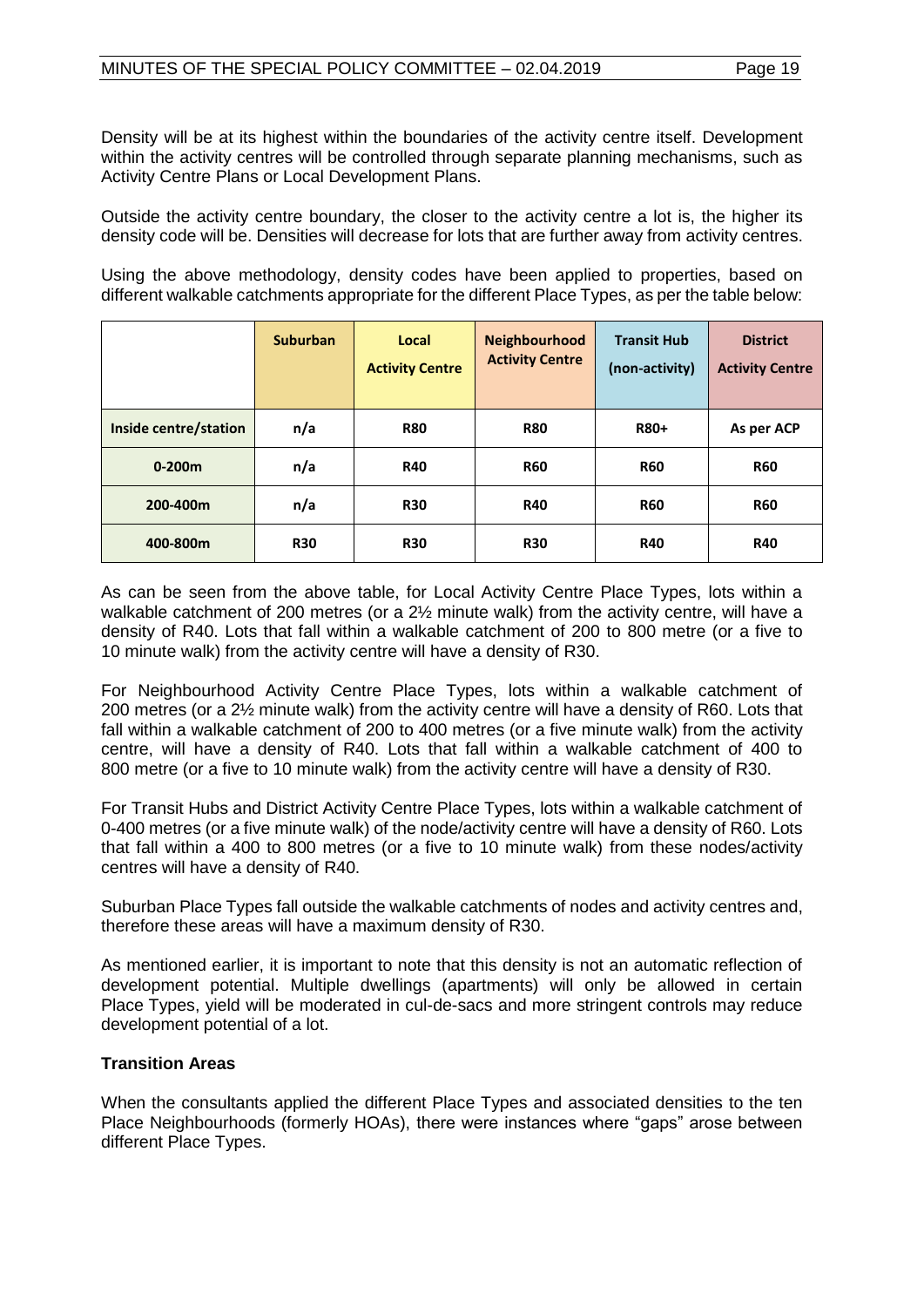An example of this is the pink "hatched" area on the map below, where a number of properties fall between the higher density Place Types around the Warwick train station and the Warwick shopping centre. In this area, density should theoretically drop back to R20 as it is outside the walkable catchments to the station and the shopping centre.

However, it does not make sense to have a small pocket of R20 surrounded by higher density development and therefore the consultants propose to classify this as a Transition Area, with some increased density to reflect the density of adjoining Place Types but with specific Transition Area development controls.



There were also instances where gaps arose between Place Types and the Place Neighbourhood (HOA) boundaries.

An example of this is the yellow "hatched" area on the map below, where a number of properties fall between the higher density Place Type around the Edgewater train station and the existing R20 outside the boundary of the Place Neighbourhood (HOA). In this area, density should theoretically drop back to R20 as it is outside the walkable catchment to the train station.

However, in areas like these, consideration should be given to the fact that:

- people may have bought and invested in properties in these areas based on the redevelopment potential currently afforded to them
- residents in the HOAs have (generally) indicated they would be satisfied with some density (around R30)
- some transition of character may have begun as development at the current, higher densities may have already occurred.

Therefore, the consultants propose to classify areas like these as Transition Areas, with some lower density to still enable redevelopment of land, but with stricter controls to transition between the Place Types and existing R20 development outside the Place Neighbourhoods (HOAs).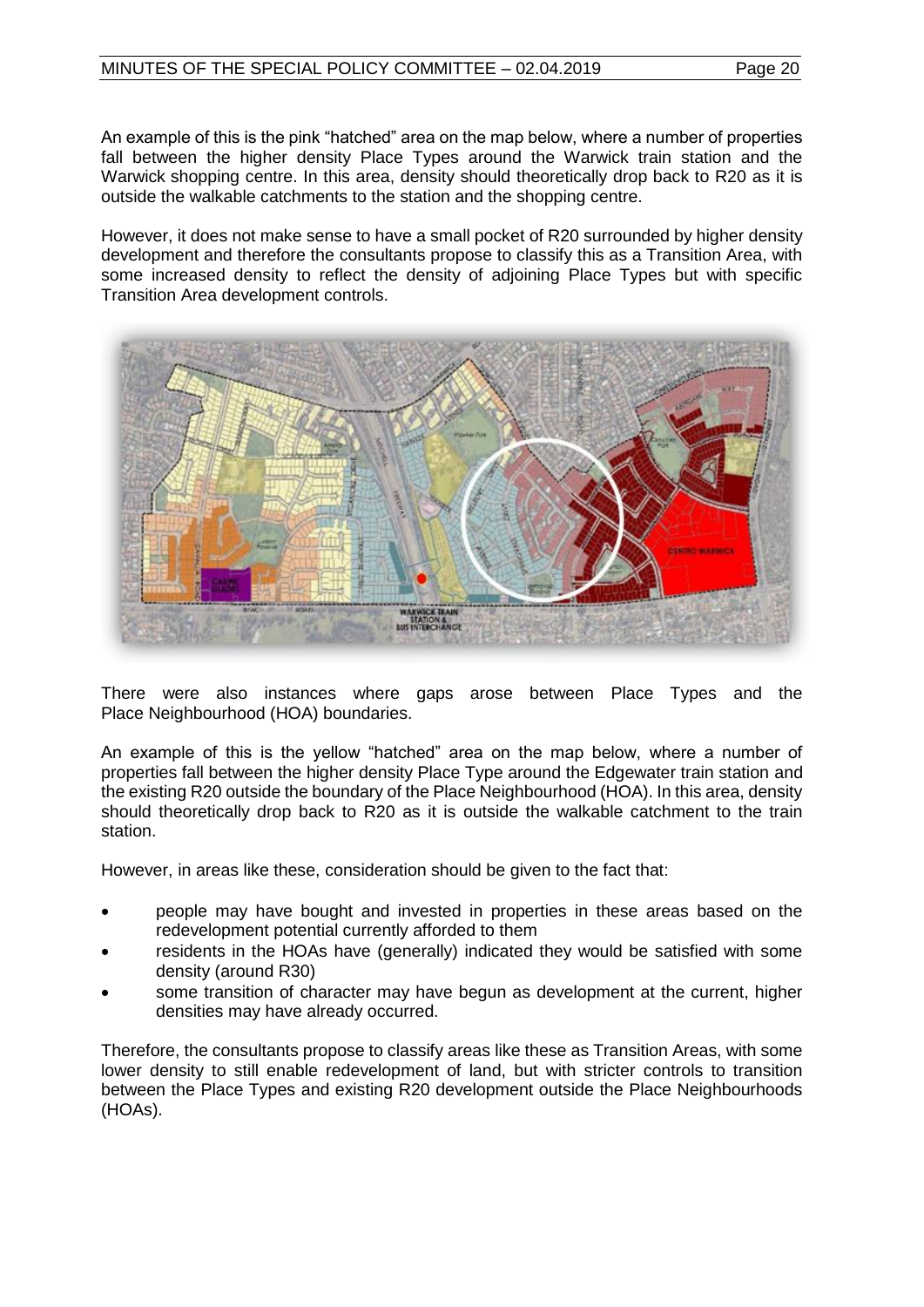

## **Housing Typologies**

In addition to a single residential dwelling, the consultants have identified ten other Housing Typologies, which were presented and tested with the community at the Community Design Workshops: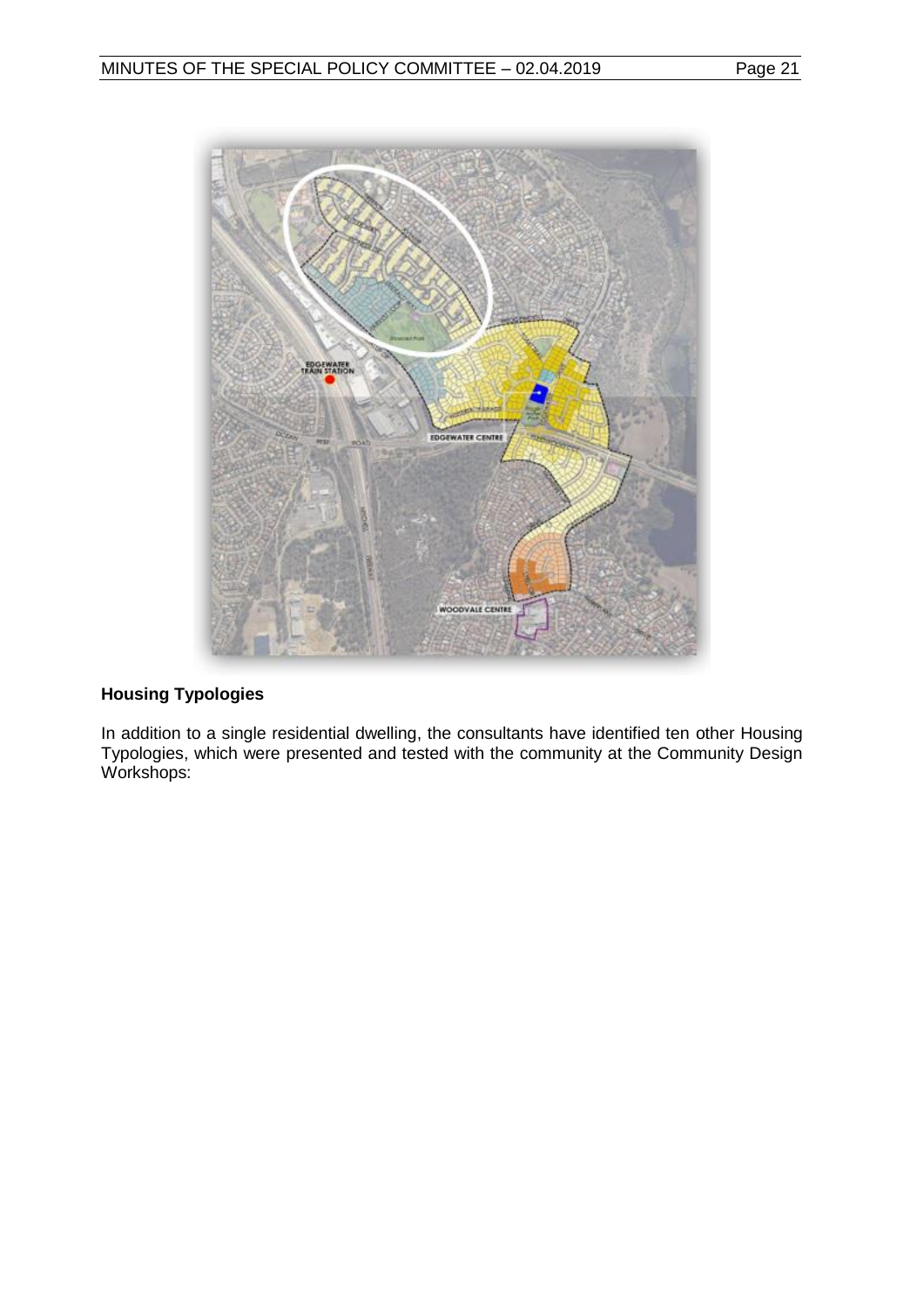|                |                | <b>HOUSING TYPOLOGIES</b> |                |                |
|----------------|----------------|---------------------------|----------------|----------------|
| T1             | T <sub>2</sub> | T <sub>3</sub>            | <b>T4</b>      | T <sub>5</sub> |
|                |                |                           |                |                |
| T <sub>6</sub> | T7             | T <sub>8</sub>            | T <sub>9</sub> | <b>T10</b>     |
|                |                |                           |                |                |

The consultants have also established different development standards for each of the Housing Typologies relative to the different Place Types they could be developed in as outlined in Attachment 2.

As mentioned earlier in this report, not all types of housing will be allowed in all the Place Types, including the Transition Areas. The development standards for each Housing Typology make it clear which Place Type that Housing Typology can be developed in.

Of particular interest, it should be noted that:

- certain, smaller grouped dwelling developments will not be permitted within District Activity Centre or Transit Hub Place Types
- certain, smaller grouped dwelling developments will not be permitted within 200 metres of Neighbourhood Activity Centre Place Types
- multiple dwellings (other than Manor Houses on corner lots) will not be permitted in the Suburban Place Types or the outer walkable catchment of Local Activity Centre Place Types.

## **Structure of the new planning framework**

Currently, all applications for residential development need to be assessed against the State Government's *Residential Design Codes* (R-Codes).

For each design element in the R-Codes (such as open space, setbacks, privacy, and so on) there are objectives that need to be met. Within the R-Codes there are two different sets of standards that are used to assess whether development proposals meet the objectives of the R-Codes – "Deemed-to-Comply" standards and "Design Principles".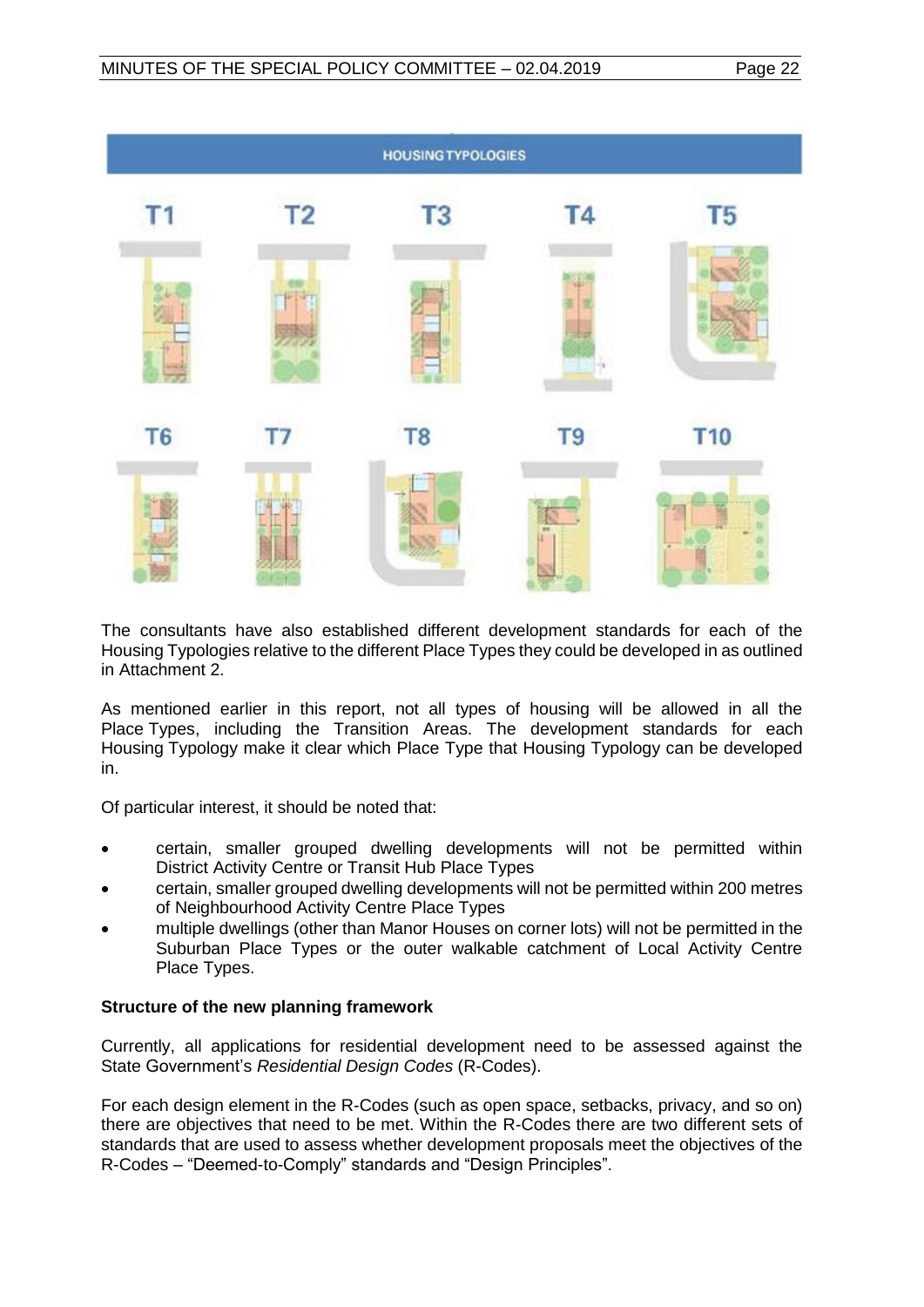The deemed-to-comply standards are specific, measurable development standards. If a development proposal meets these specific standards, it is automatically considered to have met the objectives.

If, however, it does not meet these specific deemed-to-comply standards, the development can then be assessed against the alternative design principles, which are more performance-based in nature. Given the less specific performance-based nature of these design principles, the City undertakes a professional assessment to determine whether the proposal meets the design principles, and therefore the objectives. When an assessment determines that a proposal complies with the design principles, this does not mean that variations or concessions are being granted.

The draft new *Place Neighbourhoods Local Planning Policy* (Attachment 2 refers) is structured and will function a little differently and aligns with the terms used in the new State Planning Policy 7.3 (SPP 7.3) relating to apartment design. Like SPP 7.3, the draft new policy will also contain 'Objectives' that each development proposal needs to meet and 'Acceptable Outcomes' which will assist in meeting the objectives. Unlike the current R-Codes, there is no longer a 'Deemed-to-Comply' approval pathway.

It is important to note that the new policy will not completely replace the R-Codes and the new SPP 7.3 (relating to apartment design). Some standards from both these documents are still considered suitable and the new planning policy will defer to these sound and relevant standards, where appropriate.

#### **Specific provisions of interest**

As part of the community engagement process, participants were asked to highlight their top two priorities for the design of new housing developments. Given the feedback received from the community, there are certain development provisions worth highlighting in this report.

#### *Minimum lot frontages*

Currently *Local Planning Scheme No. 3* only contains provisions requiring a minimum lot frontage of 10 metres for single and grouped dwellings and 20 metres for multiple dwellings.

This is causing some issues as, specifically, the 10 metres lot frontage requirement does not readily allow the development of terrace style dwellings (for instance side by side attached dwellings) and forces the development of battleaxe style duplexes and triplexes, or multiple dwellings.

The consultants propose to retain the provision requiring a minimum frontage of 10 metres, unless the proposal is for terrace lots, development on a laneway or seeks to create rear access lots. In these cases, the draft new provisions allow a minimum lot width of 7.5 metres for lots coded R25 and R30, and six metres for lots coded R40 and above.

This will allow for more flexibility and improved built form outcomes.

## *Open space / landscaping / trees*

One of the key issues and concerns raised by the community was the removal of trees, erosion of open space and insufficient landscaping on private properties and verges.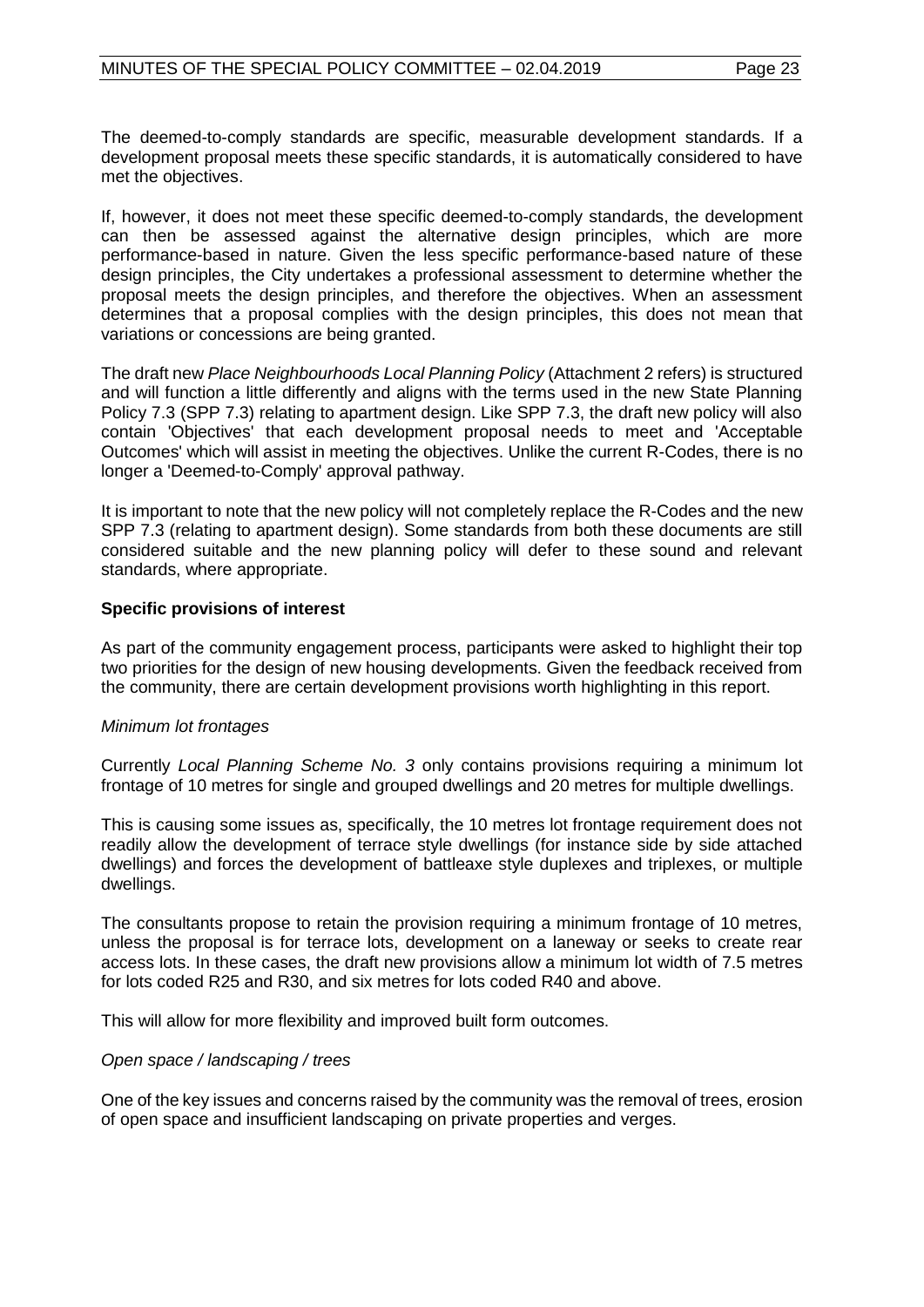Currently, the R-Codes and the City's *Residential Development Local Planning Policy* only contain provisions relating to the overall amount of open space on site (and what is and is not open space) and the amount of landscaping required in the front setback area between the buildings and the property boundary.

Current open space provisions include open carparks and driveways and do not necessarily correlate with the amount of green space on a site.

Therefore, in response to community concerns and in addition to the general open space provisions, the proposed new policy introduces a "green ratio" or a landscape area, which must be a percentage of the total lot area, as follows:

| Lot Area $(m2)$ | <b>Minimum Landscape Area</b> |
|-----------------|-------------------------------|
| $0 - 300m^2$    | 20%                           |
| $301 - 400m^2$  | 25%                           |
| $401 - 500m2$   | 30%                           |
| $500m^2 +$      | 35%                           |

The new draft policy also requires that the landscape area has a minimum dimension to function as intended.

Other new provisions proposed also include a minimum landscape area in the front setback, minimum tree sizes and minimum areas for deep soil zones, a minimum number of trees and incentives for retaining mature trees.

The planting of one street tree per 10 metres of lot frontage is a requirement of the City's existing policy and the consultants propose to retain it.

## *Built form and scale*

Other key concerns raised by the community were the quality of built form and scale of new development and how it fits into the existing context, as well as the liveability of new development occurring. In response, the new draft policy includes a minimum floor area for dwellings, minimum dimensions for habitable rooms, minimum ceiling heights and a requirement for garages not to exceed a certain percentage of the lot frontage.

The Housing Typology controls will limit the height of all dwellings in the Suburban and Local Centre Place Types to the equivalent of two storeys. Some Housing Typologies may be able to go to three storeys in the more intense Urban Place Types, subject to conditions.

#### *Parking*

The community was also concerned about the adequacy of current parking requirements and the impact that formalised verge parking is currently having on established streetscapes.

The City's current *Residential Development Local Planning Policy* already requires more visitor parking than the R-Codes does.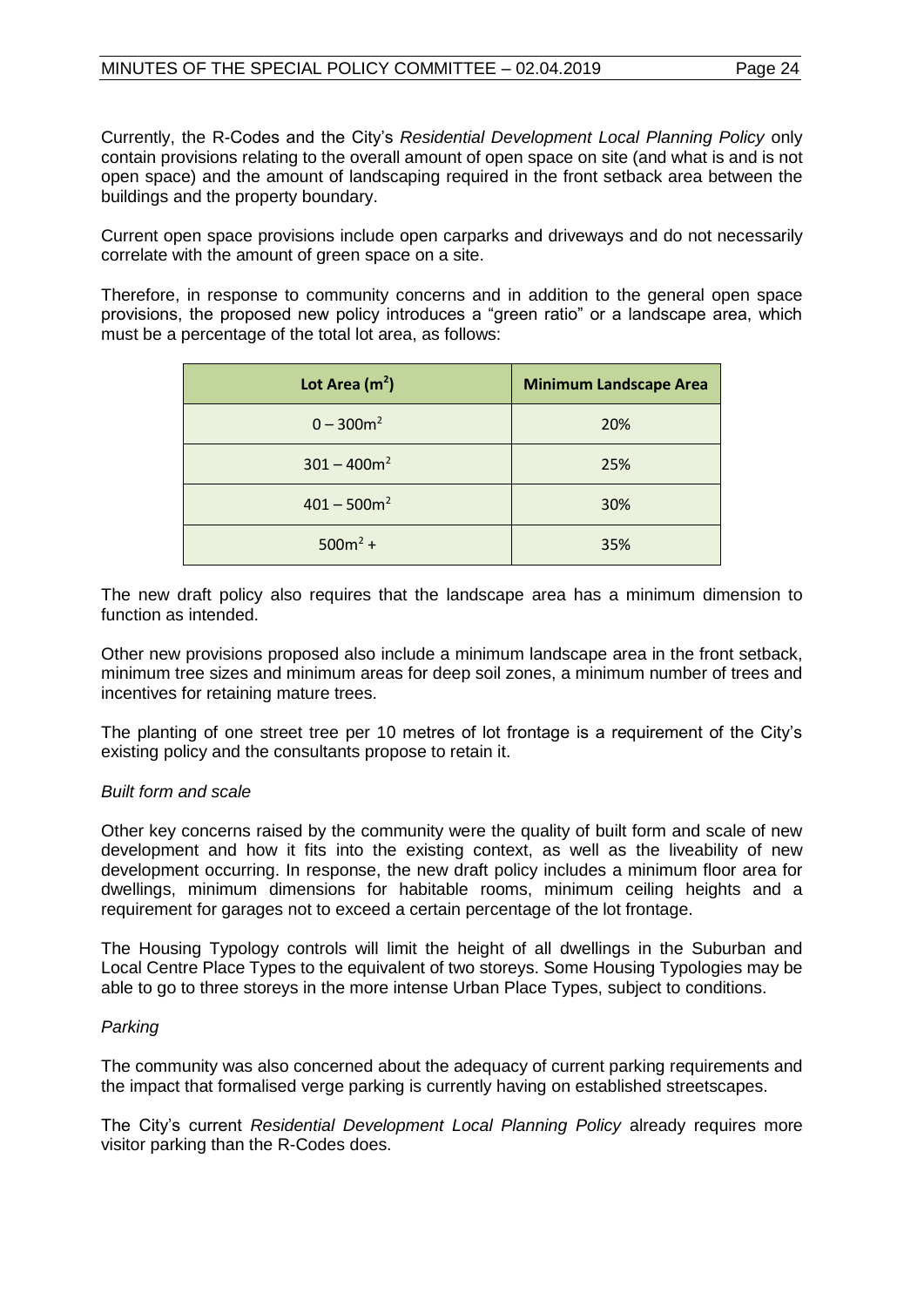The consultants propose to amend this current standard, still above the current R-Code requirements, and require a minimum of one visitor bay per development. The consultants also propose to move away from requiring applicants to construct formal visitor bays in the verge. The intent of the City's current *Street Verge Guidelines* to not allow additional hardstand areas (other than crossovers and footpaths) in the verge within infill areas will remain.

Instead, if applicants cannot comfortably fit all visitor parking on site without affecting the on-site landscape area required, then applicants will be able to informally locate a visitor bay on certain types of streets (not in the verge) – as this will not only slow down traffic but will also preserve verge areas for tree planting and other landscaping. Where visitor parking cannot or should not be accommodated on the street, the visitor parking will need to be accommodated on the development site.

The current policy requirements for resident parking align with the R-Codes and the consultants propose to leave these as they are, as they are appropriate. However, the consultants do propose an alternative way of measuring proximity to train and bus services. Currently, the R-Codes measure proximity in a straight line and to any part of a bus route. The consultant approach is more refined and proposes to measure along pedestrian routes and to bus stops, providing a more realistic proximity to a service.

#### **Scheme amendment**

*Local Planning Scheme No. 3* provides the statutory framework to guide development throughout the City of Joondalup.

An amendment to the scheme must be undertaken in order to give statutory effect to the new planning framework prepared by the consultants. It is proposed to do this through establishing a 'Special Control Area' for the proposed Place Neighbourhoods.

Special Control Areas (SCAs) are a mechanism used in planning schemes to identify areas which are significant for a particular reason and where special provisions in the Scheme may need to apply. These provisions typically target a single issue or related set of issues and typically set out the objectives of SCAs, specific development requirements and any other matters to be taken into account in determining development proposals.

In summary, the scheme amendment will establish the Place Neighbourhoods SCA, through:

- identifying extent of SCA boundaries on the Scheme Map
- amending the density coding of existing dual density coded lots within the City's HOAs to a single density, reflecting the walkable catchment criteria applied by the consultant team
- incorporating a series of objectives that the SCA and its related development standards seek to achieve
- defining the Place Type principle
- incorporating key standards for development that are considered fundamental to achieving good built form outcomes within the Place Neighbourhoods.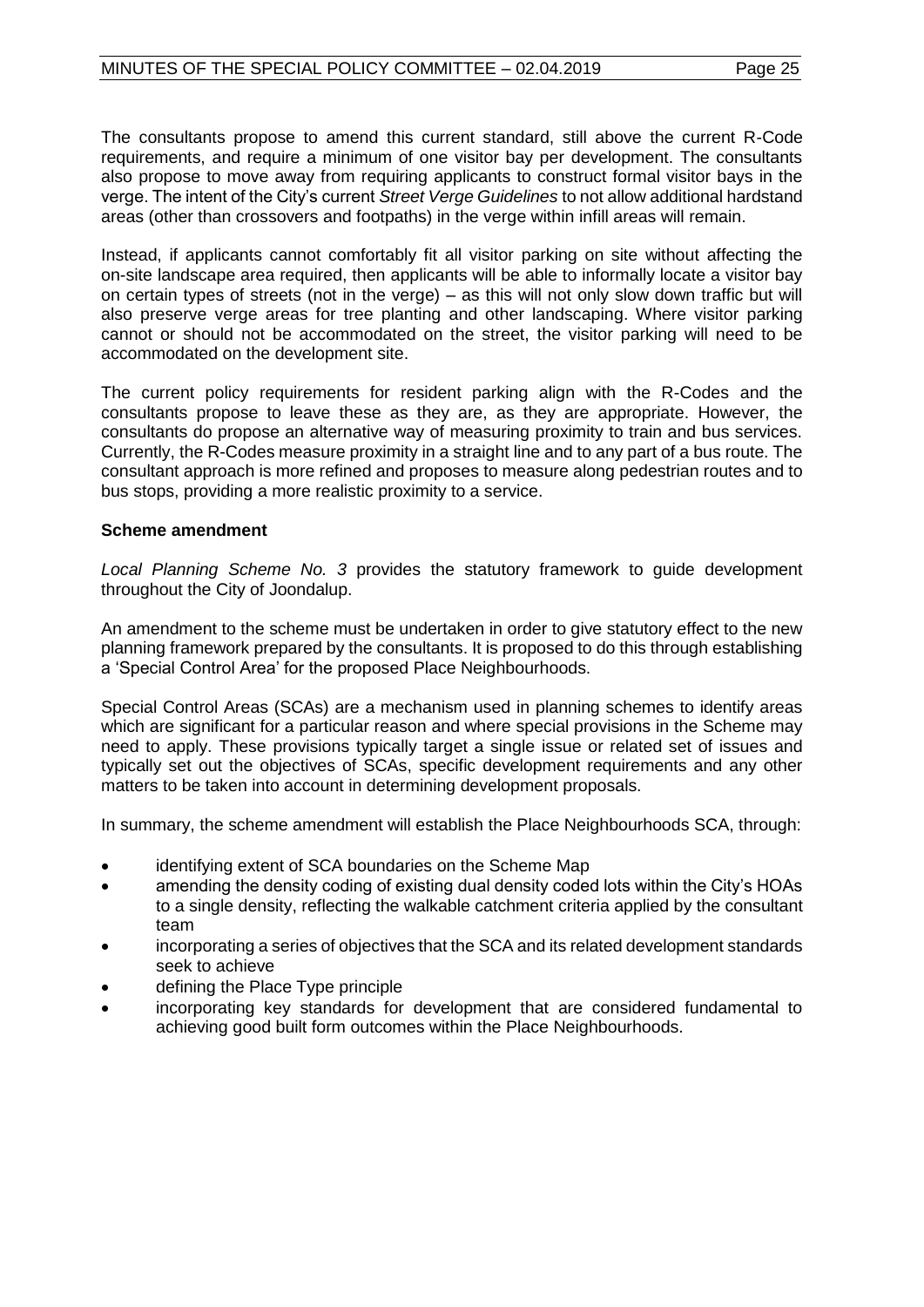## *What goes into the draft new local planning policy versus the scheme amendment*

As outlined above, it is proposed to include some key development standards in the scheme amendment (and therefore the scheme itself) that are already contained in the draft new local planning policy. These development standards are considered to be the most important in ensuring appropriate built form outcomes are achieved in the proposed Place Neighbourhoods.

By including these standards in the scheme, they will have greater statutory weight and will provide the City with a greater ability to enforce them. While discretion will still be able to be considered, having certain provisions embedded in the Scheme will also mean more regard will need to be given to them in the event they become the subject of an appeal before the State Administrative Tribunal.

It is not appropriate to put all policy standards into the scheme. In some instances, development standards are performance-based rather than a prescriptive standard and therefore it is not possible to mandate an outcome with a scheme provision. Placing all policy standards in the scheme would also remove flexibility and control from Council in policy decision-making. Currently, only certain policy matters require State Government consideration, via the WAPC. If an entire policy was to be incorporated into the Scheme, this would mean the entire policy (as opposed to just certain elements) would require WAPC consideration and would also mean that the policy would require approval from the Minister for Planning. This would also apply to any refinements or future modifications, irrespective of scale, effectively removing a level of control from Council in determining policy direction.

## **Other considerations**

## *Dwelling targets*

The State Government has established strategic direction to provide 47% of growth within existing suburbs and, in doing so, has set minimum dwelling targets for each local government. The initial minimum infill target for the City was 12,700 additional dwellings (to 2031), but this target has now been revised by the State Government to 20,670 additional dwellings (to 2050). For local governments like the City of Joondalup, the majority of additional dwellings will come via infill development. Some limited dwelling growth will come from remaining greenfield areas of the City and development within activity centres, most notably, the Joondalup Activity Centre (JAC).

The *Joondalup Activity Centre Plan* includes dwelling targets specifically for the JAC to 2031 (5,371 dwellings) and to 2050 (8,962 dwellings). This is an overall dwelling target, rather than additional dwellings. In 2015, the JAC had approximately 2,036 dwellings. Accordingly, the targeted dwelling growth in the JAC is 3,335 additional dwellings to 2031 and 6,926 additional dwellings to 2050, being 26% and 33% of the State Government targets respectively.

While the JAC has the capacity for some of the future dwelling growth, it was never intended that it would accommodate the entire infill growth target set by the State Government, and it would not be appropriate to do so. While the JAC has the potential to provide a higher density housing and lifestyle, it is also important to provide choice and diversity in dwelling type and lifestyle throughout all of the City of Joondalup to allow existing residents to transition within their community and also provide opportunities for new residents to join a community.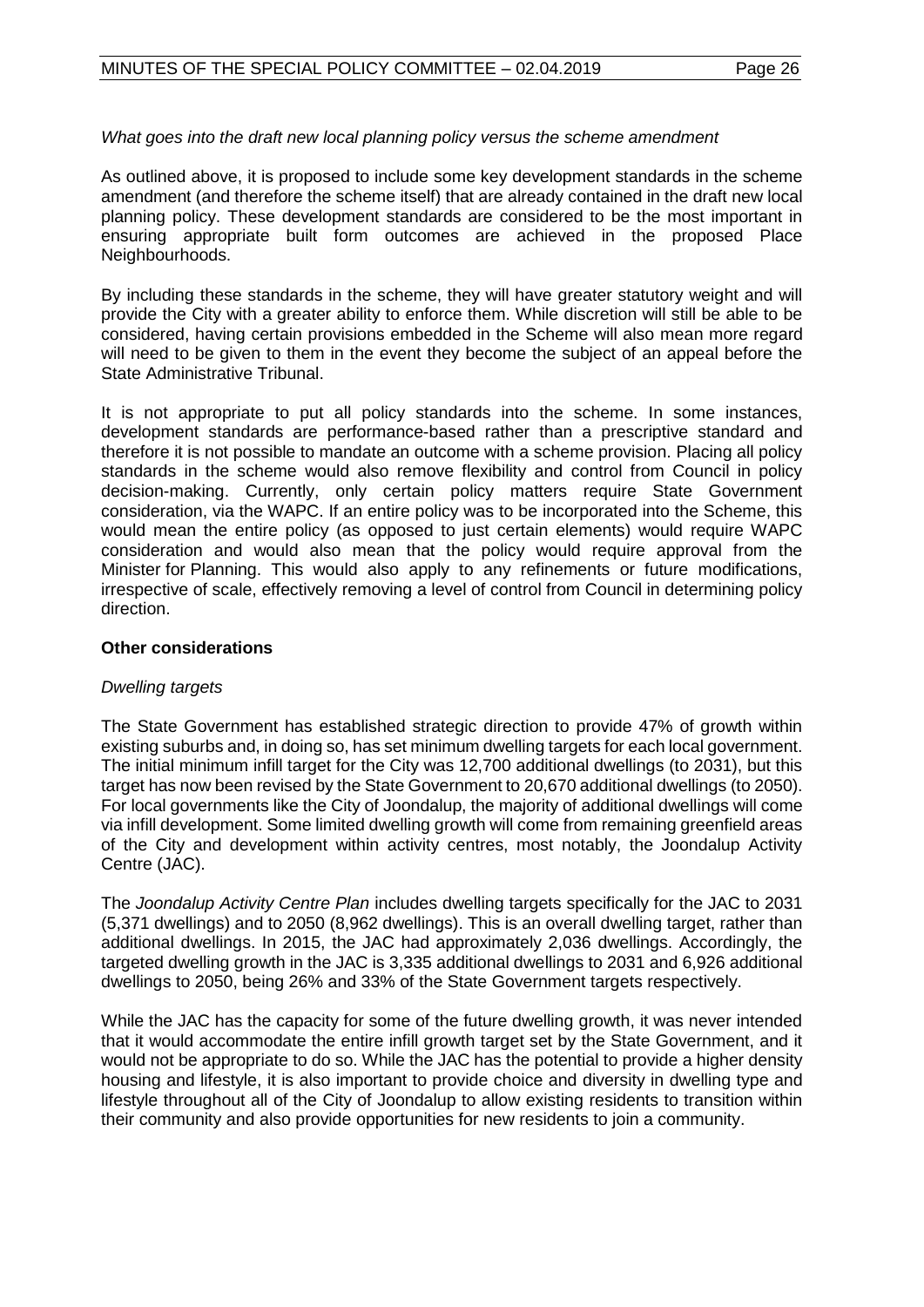Yield analysis has been undertaken by the consultants which demonstrates that the draft new planning framework has the ability to achieve the dwelling targets set by State Government (when also considering the dwelling potential within the JAC and the remaining greenfield development.

Notwithstanding the above, it is important to note that the draft new planning framework is fundamentally guided by place-based and design-led principles, as was the direction set by Council as part of its resolution at its meeting held on 21 November 2017 (CJ177-11/17 refers), rather than being structured to simply meet a minimum target.

The draft new planning framework identifies key nodes of activity and sets densities, consistent with State Government policies and based on actual walkability, to provide opportunities for population growth within close proximity and easily accessible to nodes of activity.

As a consequence, the draft new planning framework also provides an opportunity for the nodes of activity to remain sustainable and viable by potentially locating a greater immediate catchment to support them.

#### *Traffic and network capacity*

There is a need to test the potential impact of the draft new planning framework on the road network.

The yield analysis completed is being used to inform traffic modelling which is currently being undertaken.

Any changes to the draft new planning framework that effects the potential number of dwellings that can be developed on a lot (the yield potential), will also likely influence the potential impacts on the road network.

## *Design WA and the City's Residential Development Local Planning Policy*

*State Planning Policy 7.3 Residential Design Codes Volume 2 – Apartments* (SPP7.3), which forms part of Stage One of Design WA will take effect from 24 May 2019. This policy will replace the current multiple dwelling requirements (Part 6) of the R-Codes.

Multiple dwellings in HOAs are currently assessed against the requirements of the R-Codes and the provisions of the City's *Residential Development Local Planning Policy* that replace R-Code provisions.

The visitor car parking requirements of the City's *Residential Development Local Planning Policy* (which require more visitor parking than the R-Codes) will automatically be replaced by the new requirements of SPP7.3, meaning:

• The City's *Residential Development Local Planning Policy* requirement for the provision of 0.5 bays per multiple dwelling (apartment) will be replaced with a requirement for one bay per four dwellings up to 12 dwellings and one bay per eight dwellings for the 13<sup>th</sup> dwelling and above.

Street setbacks, building height and fencing requirements of the City's *Residential Development Local Planning Policy* will not be automatically replaced. These will now be considered 'Acceptable Outcomes' for the purposes of SPP7.3; however, developments will still need to satisfy the objectives for each criterion.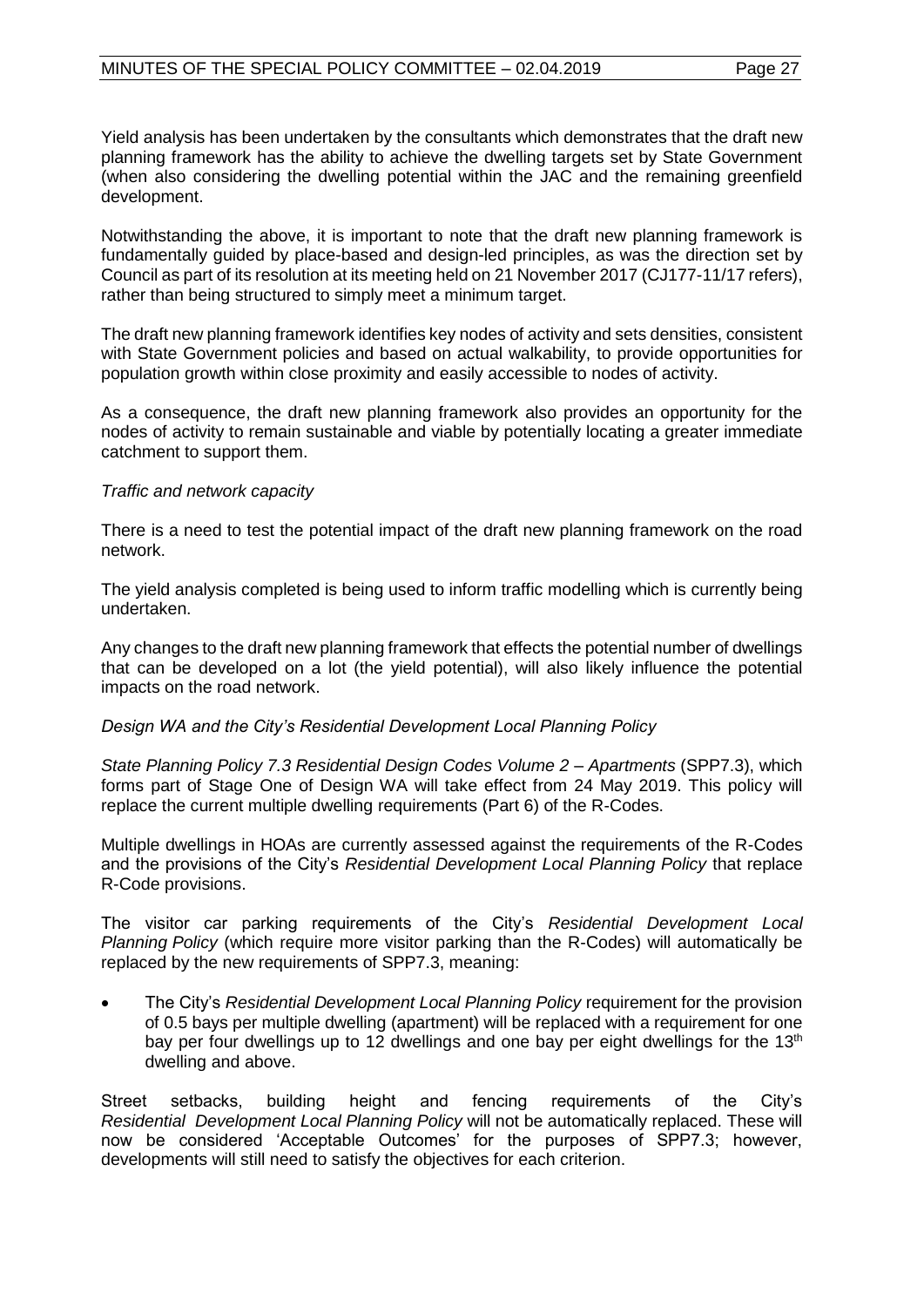In regard to the local housing objectives contained in the City's *Residential Development Local Planning Policy*, it is considered that the design-based focus and objectives for multiple dwellings under SPP7.3 will provide for more comprehensive guidance and control for these developments.

Any formal amendment to the City's *Residential Development Local Planning Policy* to retain the current visitor parking requirement would be subject to approval by the WAPC. Given the progression of the new planning framework for infill development and that this will ultimately replace the City's *Residential Development Local Planning Policy* to the extent it applies to these areas, it is proposed to not undertake any formal amendments to the *Residential Development Local Planning Policy* at this time.

However, a full review of this policy will be undertaken following the finalisation of the new planning framework to review development provisions that will apply to all residential development in the City.

## **ISSUES AND OPTIONS CONSIDERED**

In considering the draft new planning framework for infill development, Council has the following options:

- 1 proceed with the draft new planning framework for the purposes of advertising<br>2 prequest modifications to the draft new planning framework prior to procee
- 2 request modifications to the draft new planning framework prior to proceeding to advertising
	- or
- 3 not to proceed with the draft new planning framework.

## Option 1

If Council decides to proceed with the draft new planning framework for the purposes of advertising, the City will seek approval from the EPA and the WAPC to advertise the scheme amendment. Once EPA and WAPC approval is granted, the City will commence community consultation on the draft new planning framework as quickly as possible.

This option is the preferred option and will progress toward a more considered planning framework to better manage the impact of infill development in the quickest possible time.

#### Option 2

If Council decides to request modifications to the draft new planning framework, prior to proceeding to advertising, this will delay the timing within which community consultation can be undertaken.

Any changes requested by Council at this stage, before community feedback has been received on the draft new planning framework, could potentially also undermine the impartial and objective approach taken by the consultant team - based on the outcomes of early community engagement and independent technical analysis.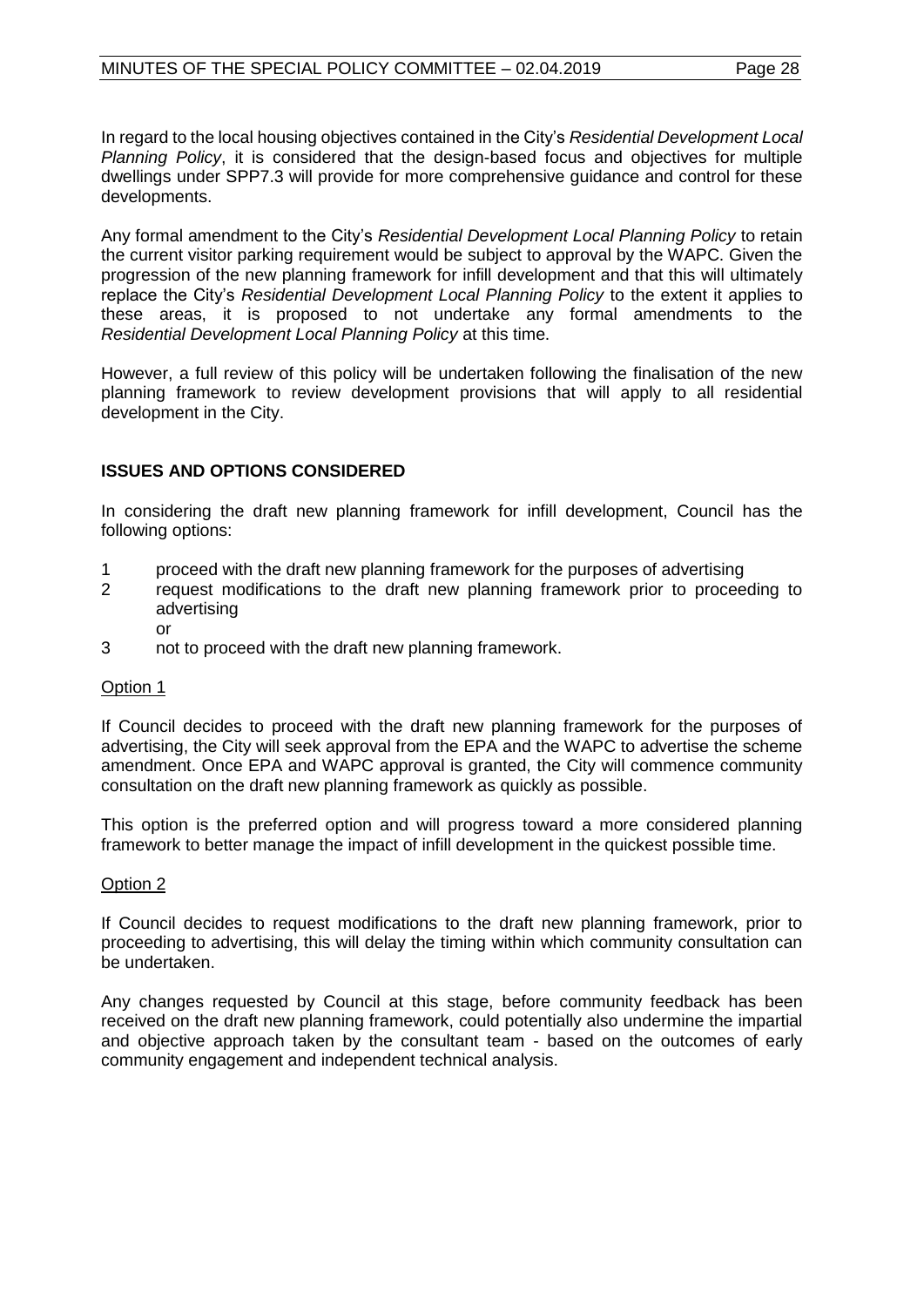## Option 3

If Council decides not to proceed with advertising the draft new planning framework, it is likely that the current community concern about the impacts of infill development will remain as the current framework will continue to apply.

Further, in March 2018, the Minister for Planning wrote to the Mayor, urging the City to clarify its position in relation to infill development. If Council elects not to proceed at this stage, it is open to the Minister for Planning to take a more active role and direct certain changes be undertaken, as has been the case with other local government authorities. This will remove Council from the decision-making process.

## **Legislation / Strategic Community Plan / policy implications**

| Legislation | Planning and Development Act 2005.                         |
|-------------|------------------------------------------------------------|
|             | Planning and Development (Local Planning Schemes)          |
|             | Regulations 2015.                                          |
|             | State Planning Policy 3.1: Residential Design Codes.       |
|             | State Planning Policy 7.3: Residential Design Codes Volume |
|             | 2 - Apartments.                                            |
|             | Local Planning Scheme No. 3.                               |
|             |                                                            |

#### **Strategic Community Plan**

| <b>Key theme</b>            | <b>Quality Urban Environment.</b>                                                                 |
|-----------------------------|---------------------------------------------------------------------------------------------------|
| <b>Objective</b>            | Quality built outcomes.                                                                           |
| <b>Strategic initiative</b> | Building and landscape is suitable for the immediate<br>environment and reflect community values. |
| <b>Policy</b>               | Residential Development Local Planning Policy.                                                    |

*Scheme amendments*

Part 5 of the *Planning and Development Act 2005* along with the *Planning and Development (Local Planning Schemes) Regulations 2015* (the Regulations*)* enables a local government to prepare or amend a local planning scheme and sets out the process to be followed.

Under the Regulations, scheme amendments are classified as being basic, standard or complex amendments. In resolving to proceed with an amendment, Council needs to specify the amendment type and explain the reason for that classification. As the proposed scheme amendment is not consistent with the City's *Local Housing Strategy*, it is classed as a complex amendment under the Regulations. Complex amendments are required to be referred to the WAPC for advice as to whether any modifications to the documents are required prior to advertising.

Should Council resolve to proceed with the proposed amendment for the purposes of public advertising, the proposed amendment is required to be referred to the EPA to decide whether or not a formal review is necessary. Should the EPA decide that an environmental review is not required, and notifies the City accordingly, then it will be necessary to proceed to advertise the proposed scheme amendment for a minimum of 60 days, provided the WAPC has approved advertising, as outlined above.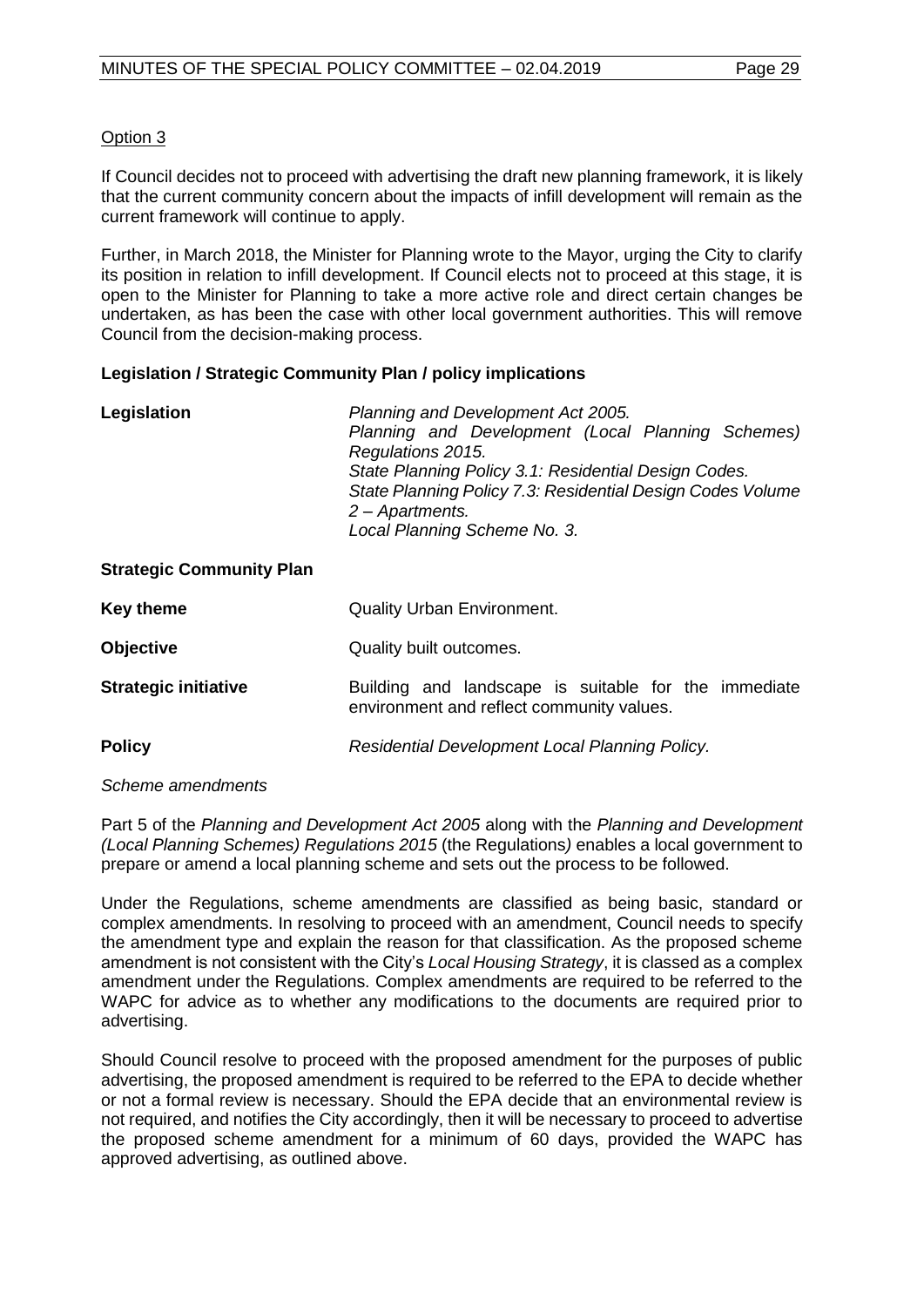Upon closure of the advertising period, Council is required to consider all submissions received and to either adopt the amendment, with or without modifications, or refuse to adopt the amendment. The decision is then forwarded to the WAPC, which makes a recommendation to the Minister for Planning. The Minister can either grant final approval to the amendment, with or without modifications, or refuse the amendment.

## *Local Planning Policies*

Part 2 of Schedule 2 of the Regulations enables a local government to prepare a local planning policy and sets out the process to be followed. In the case of residential development, *State Planning Policy 3.1: Residential Design Codes* and *State Planning Policy 7.3: Residential Design Codes Volume 2 – Apartments* provide specific guidance on what elements of each document can be modified by local governments and which cannot, and also clarify, of those elements which can be modified, which ones require approval of the WAPC.

The Department of Planning, Lands and Heritage has previously advised that it will consider local planning policies following consultation and Council's consideration so that they are considering the 'final' version adopted by the local government, rather than a version that may be subject to change following consultation.

The new draft local planning policy has been prepared within the scope of what is able to be modified via a local planning policy; however, will require the approval of the WAPC.

Accordingly, should Council resolve to proceed with the proposed local planning policy for the purposes of public advertising, then community consultation will be undertaken. As the draft policy and the draft scheme amendment are intrinsically linked, it is intended that the draft local planning policy will be advertised concurrently with the scheme amendment.

Upon closure of the advertising period, Council is required to consider all submissions received and to either proceed with the policy, with or without modifications, or not proceed with the policy. In this case, should Council elect to proceed, the local planning policy will then be forwarded to the WAPC to request approval. The WAPC may grant approval, with or without modifications or elect not to grant approval.

#### **Risk management considerations**

Throughout the preparation of the draft new planning framework, there has been a range of initiatives employed to manage risk as much as possible.

#### *Stakeholder engagement*

Extensive stakeholder engagement was undertaken to ensure that the draft new planning framework has been developed balancing input from all stakeholders. Regular engagement with the Department of Planning, Lands and Heritage has also been undertaken to familiarise the Department with the methodology behind the new approach, so as to reduce the risk that fundamental issues will arise at a later date.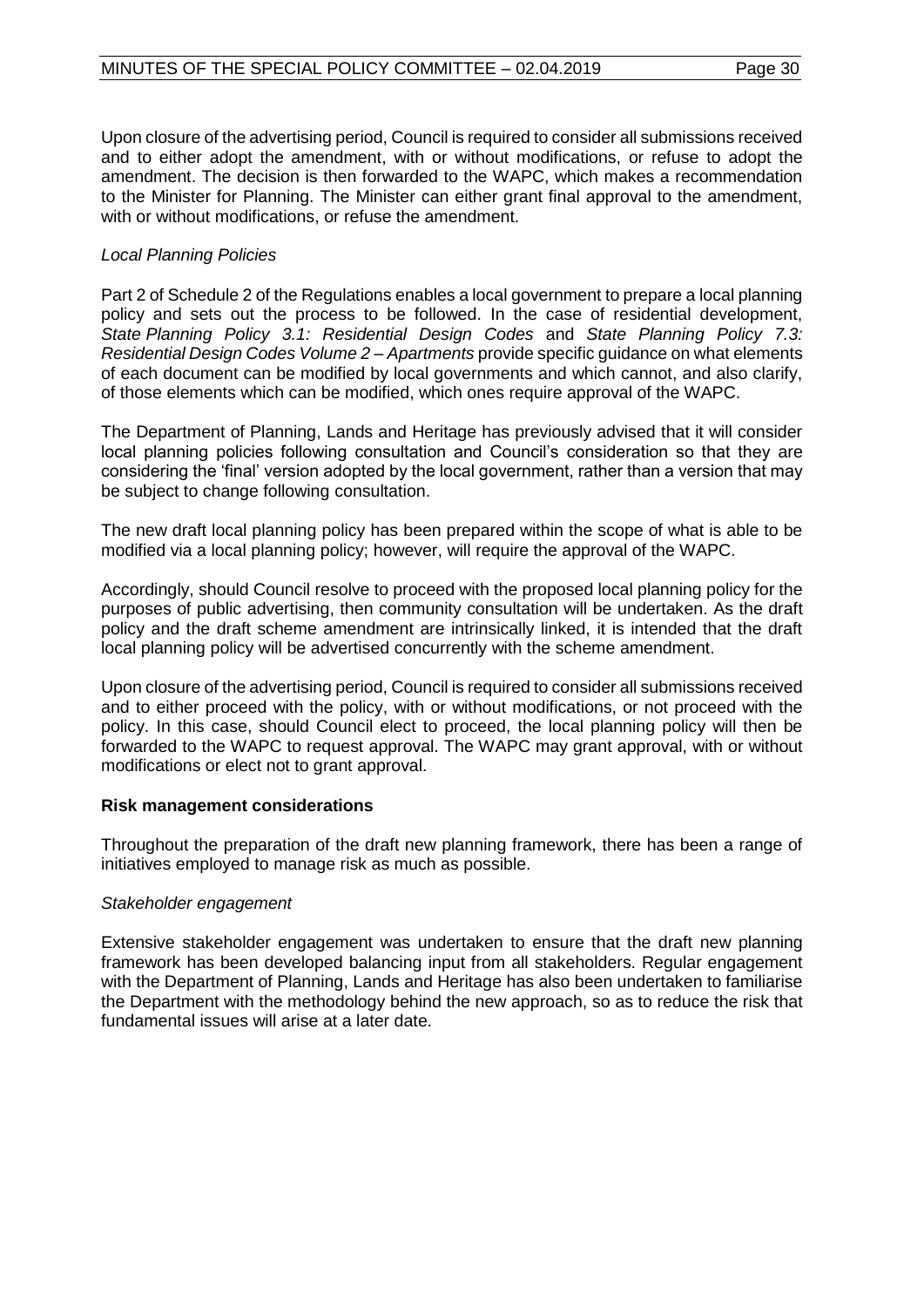## *Alignment with State Government framework*

The draft new planning framework has been prepared to align with the current State Government framework, while still incorporating matters of local context. In incorporating these local contextual elements, the new planning framework has ensured these elements are within the scope of what the State Government allows local governments to amend. This approach minimises the risk in time delays in progressing the new planning framework and also means that the framework is more likely to be accepted, and therefore approved, by the State Government.

## *Timeframes*

The consultant team has undertaken a significant amount of work in a short timeframe. A tight timeframe was set for the project to respond to community concern and to advance the new planning framework as quickly as possible to ensure as much redevelopment of the City's infill areas is guided by the new planning framework as possible.

As outlined above, there is a risk that if Council decides not to proceed with advertising the draft new planning framework, it is likely that the current community concern about the impacts of infill development will remain. Further, there is also a risk that Council may be removed from the decision-making process if the Minister for Planning decides to intervene in the event Council choose not to.

## **Financial / budget implications**

If Council agrees with the recommendations of this report, and the Environmental Protection Authority and Western Australian Planning Commission provide consent, the draft new planning framework will be advertised for public comment.

In addition to the cost of staff time, other costs will be incurred for this consultation process. Although the costs that will be incurred are yet to be determined, it is likely they will be in the region of \$50,000.

## **Regional significance**

The City's infill areas were established through its *Local Housing Strategy* in response to a State Government strategic direction of accommodating 47% of population growth within existing suburbs. This direction seeks to limit urban sprawl throughout broader metropolitan Perth which has the impact of locating people in areas with poor access to employment, services and also requires expensive infrastructure to service.

The State Government has set minimum dwelling targets for each local government. To demonstrate how the City was going to achieve its targets, it was required to prepare a Local Housing Strategy. The recommendations of the *Local Housing Strategy* resulted in the City's current infill areas (or Housing Opportunity Areas), and the planning framework that currently underpins these areas.

The draft new planning framework continues to respond to this overarching State Government strategic direction by providing increased densities, in appropriate locations, to support infill development.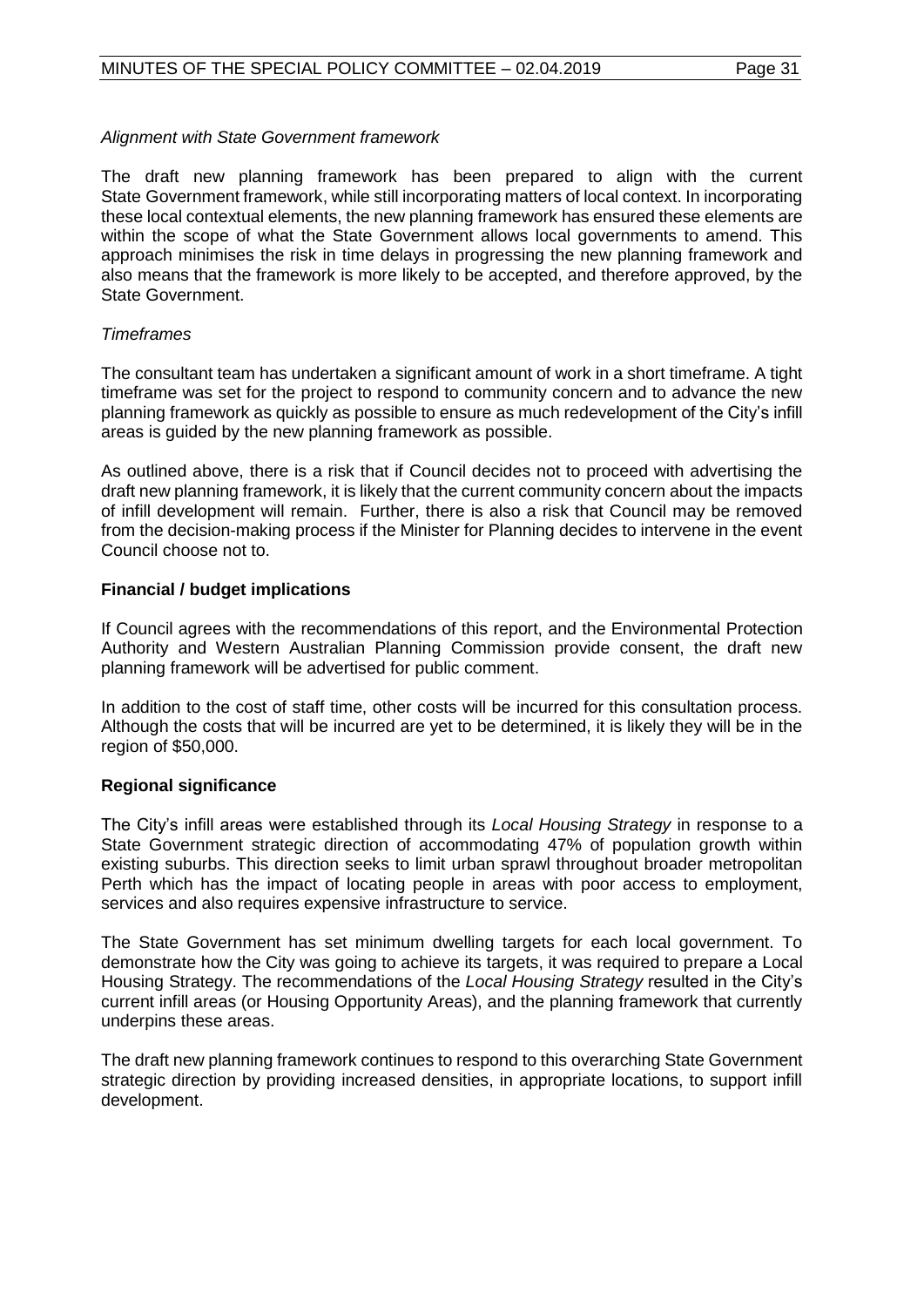## **Sustainability implications**

As outlined above, at a more regional level, the draft new planning framework continues to support the State Government strategic direction of minimising urban sprawl, which is generally considered to be an unsustainable form of growth for a city.

At a more site-specific level, the draft new planning framework includes a number of sustainability initiatives, include the following:

- A fundamental shift in focus toward a 'green ratio'. The draft new planning framework mandates that a certain amount of area on a site be set aside for landscaping and includes specific controls as to how this landscape area should function and be treated to place a greater emphasis on the provision of tree canopy cover.
- Development standards to allow visitor parking, in some instances, to occur informally on the street, or to be contained within the development site. This results in more verge area that can be dedicated to landscaping and greening the public realm.
- Built form provisions to make better use of access to sunlight and cross ventilation to reduce reliance on artificial heating and cooling of dwellings.

## **CONSULTATION**

As outlined in the Background section of this report, the consultant team engaged extensively during 2018, and the outcomes of this consultation have been used by the consultants to inform their preparation of the draft new planning framework, comprising a local planning policy and scheme amendment.

If Council agrees to proceed to advertise the draft local planning policy and scheme<br>amendment, and once the Environmental Protection Authority and the amendment, and once the Environmental Protection Authority and the Western Australian Planning Commission have consented to the advertising of the scheme amendment, the City will commence a second round of engagement and consultation with the community to:

- communicate and explain the proposed new approach to infill development
- seek feedback and determine the level of community support for the proposed new planning framework for infill development.

It is intended that consultation will be undertaken as follows:

- Letters and brochures will be sent to:
	- o everyone who owns property or lives in one of the ten Place Neighbourhoods (HOA)
	- o everyone who lives adjacent to a Place Neighbourhood (HOA)
	- o resident and ratepayer groups
	- o industry stakeholders
	- o relevant State Government Departments
	- o adjoining Local Government Authorities
	- o local businesses in or adjacent to each Place Neighbourhood (HOA).

These letters will explain the project and advise people of the engagement and direct them to the 'Community Consultation' section of the City's website and to the HOA webpage.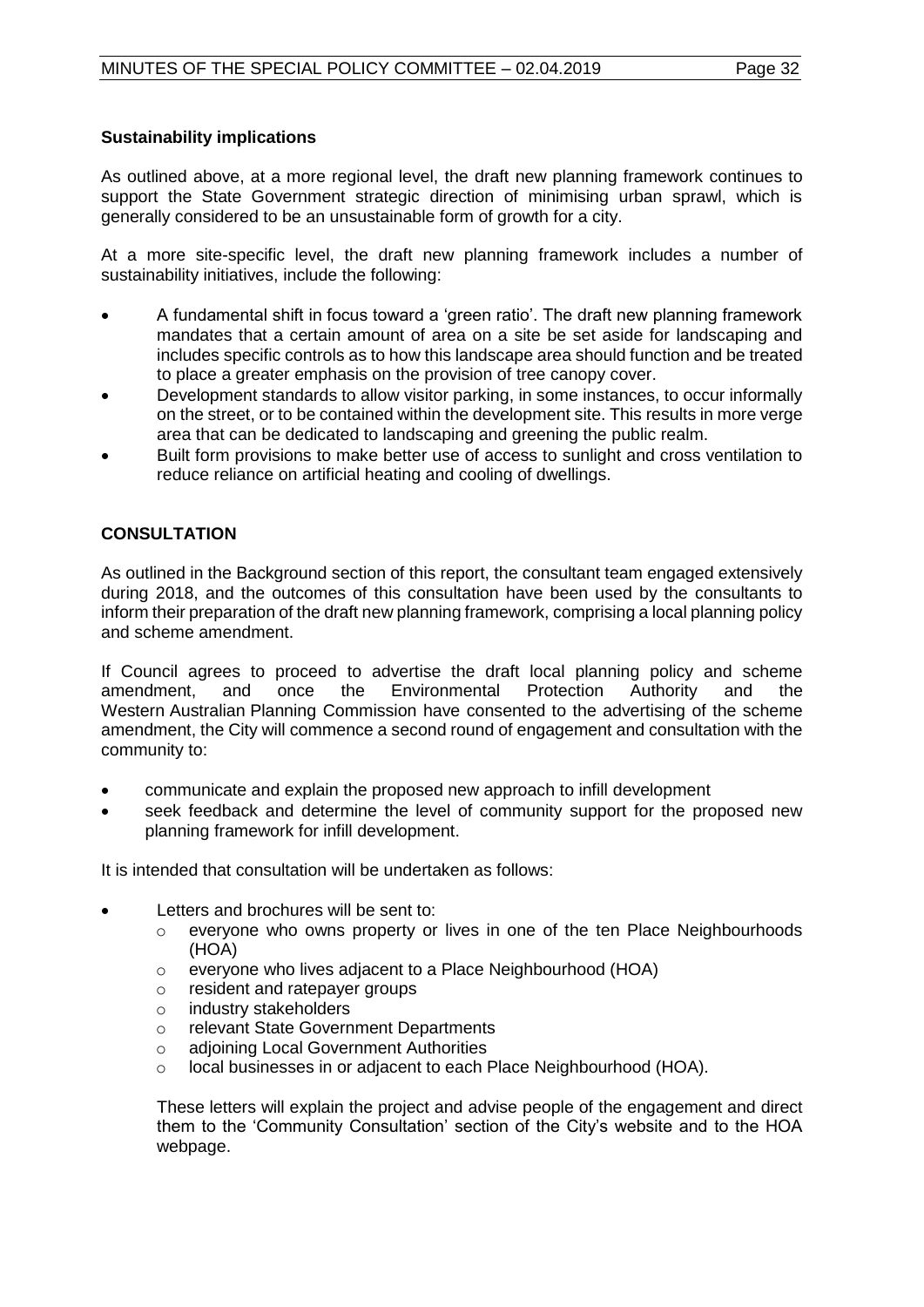- Emails will be sent to:
	- o attendees at Listening Posts who provided email addresses
	- o attendees at Community Design Workshops who provided email addresses
	- o other people who registered for updates
	- $\circ$  people who made direct contact with the City regarding the project
	- o community Engagement Network members
	- o utility providers
	- o Local Members of Parliament.

These emails will explain the project and advise people of the engagement and direct them to the 'Community Consultation' section of the City's website and to the HOA webpage.

- Detailed information (including videos) will be placed on the HOA webpage and via the City's website to:
	- $\circ$  explain the proposed new planning framework
	- o answer frequently asked questions
	- o outline the processes to be followed
	- o link residents to an online survey.
- Notices will be placed in the *Joondalup Community newspaper*.
- Notices will be placed through the City's social media platforms.
- Continued use of a dedicated telephone line and email address.
- Briefing of local Members of Parliament.
- Three Community Information Sessions will be held at different times and locations. City staff and consultants will be available at these sessions to explain the proposed new framework and answer any questions.

## **COMMENT**

The consultant team has undertaken a significant amount of work in a short timeframe since appointment in July 2018, which has included extensive community and stakeholder engagement, as well as detailed analysis and testing of development standards.

The draft new planning framework proposes a comprehensive response to managing the impact of infill development in the proposed Place Neighbourhoods (formerly Housing Opportunity Areas). The draft new planning framework integrates outcomes of community and other stakeholder engagement with consideration against existing State Government policy.

The draft new planning framework achieves this through:

- maintaining the current infill boundaries and formalise them as 'Special Control Areas' under the City's *Local Planning Scheme No. 3*
- revising the term 'Housing Opportunity Area' to 'Place Neighbourhood'
- removing the dual density code and allocating density within the Place Neighbourhoods based on walkable catchments to nodes such as activity centres and train stations
- elevating the importance of design and built form standards in determining the number of dwellings per lot and development outcomes, as opposed to an underlying density code. As such, it is critical that the density code be considered in conjunction with the proposed scheme and policy standards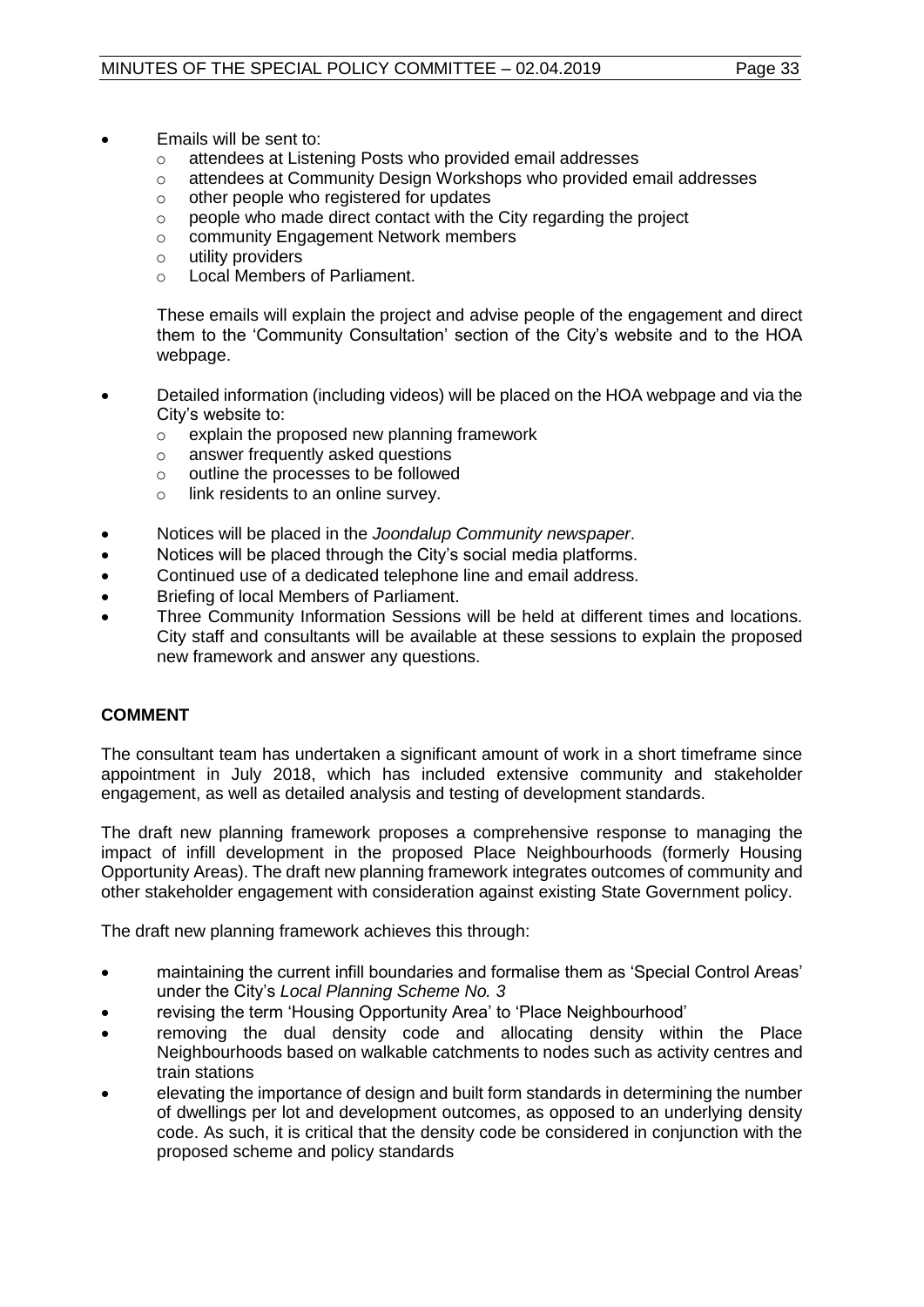- moderating development potential of multiple dwellings in cul-de-sacs
- introducing the requirement for a 'green ratio' in development, being a minimum provision of landscape area and tree provision
- Recognising that each of the City's ten Place Neighbourhoods have their own unique characteristics.

In order to progress this draft framework and move toward a more considered approach to managing infill development, it is recommended that Council endorses the draft local planning policy and draft scheme amendment for the purposes of public advertising.

## **VOTING REQUIREMENTS**

Simply Majority.

**MOVED Cr Hollywood, SECONDED Cr Jones that Council:**

- **1 NOTES the** *Planning Framework Consultation Report* **prepared by Creating Communities has been made available on the City's website, and that the report has been used to inform the formulation of the draft new planning framework;**
- **2 NOTES the** *Background Review and Analysis – Key Findings and Recommendations Report* **detailed as Attachment 1 to this Report;**
- **3 Pursuant to regulation 35 (2) of the** *Planning and Development (Local Planning Schemes) Regulations 2015* **RESOLVES that Scheme Amendment No. 3 is a complex amendment as the proposal is not consistent with the City of Joondalup**  *Local Housing Strategy***;**
- **4 Pursuant to section 75 of the** *Planning and Development Act 2005* **and regulation 37 (1) of the** *Planning and Development (Local Planning Schemes) Regulations 2015***, RESOLVES to proceed to advertise Scheme Amendment No. 3 to the**  *City of Joondalup Local Planning Scheme No. 3* **to amend the Scheme Text and Map as set out in Attachment 3 to this Report, for the purposes of public advertising for a period of 60 days;**
- **5 SUBMITS Scheme Amendment No. 3 to the Western Australian Planning Commission to advise if any modifications are required to the documents prior to advertising;**
- **6 Pursuant to clauses 3 and 4 of schedule 2 of the** *Planning and Development (Local Planning Schemes) Regulations 2015,* **PREPARES and ADVERTISES the draft** *Place Neighbourhoods Local Planning Policy***, as shown in Attachment 2 to this Report, for a period of 60 days;**
- **7 NOTES that the draft** *Place Neighbourhoods Local Planning Policy* **and Scheme Amendment No. 3 collectively make up the draft new planning framework for infill development in the City of Joondalup and will, therefore, be advertised concurrently once approvals to advertise have been received from the Western Australian Planning Commission and the Environmental Protection Authority;**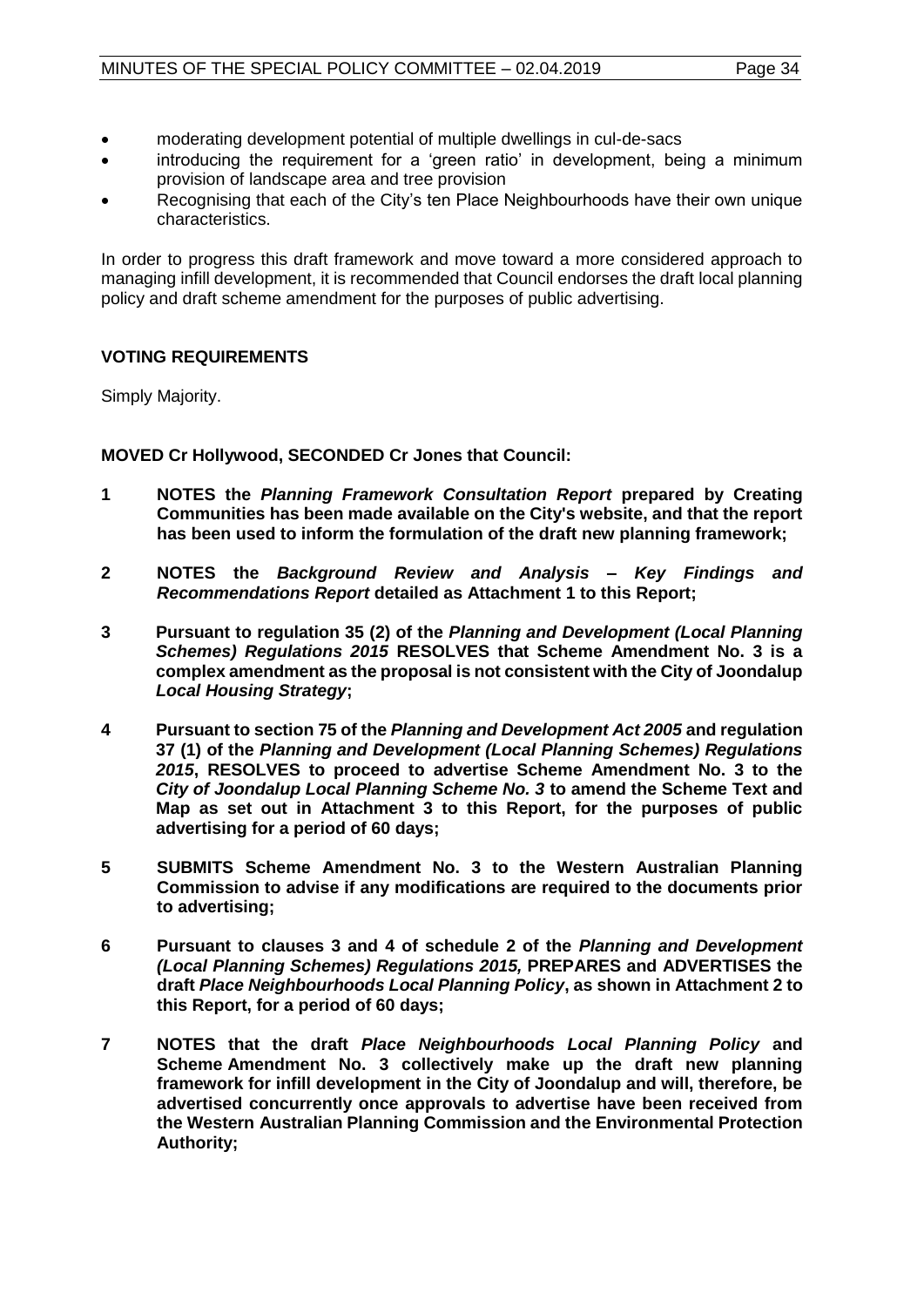- **8 NOTES the implications of Design WA and the interim application of the City's Residential Development Local Planning Policy as outlined in this Report;**
- **9 NOTES that any new planning framework will not come into effect until Scheme Amendment No. 3 is approved by the Minister for Planning.**

## **The Motion was Put and CARRIED (5/0)**

**In favour of the Motion:** Cr Dwyer, Mayor Jacob, Crs Hollywood, Jones and Poliwka.

*Appendix 1 refers* 

*To access this attachment on electronic document, click here:* 

*[Attachment 1](http://www.joondalup.wa.gov.au/files/committees/POLI/2019/ATTACHMENT1reduced.pdf) [Attachment 2](http://www.joondalup.wa.gov.au/files/committees/POLI/2019/ATTACHMENT2reduced.pdf) [Attachment 3](http://www.joondalup.wa.gov.au/files/committees/POLI/2019/ATTACHMENT3.pdf) [Attachment 4](http://www.joondalup.wa.gov.au/files/committees/POLI/2019/ATTACHMENT4.pdf)*